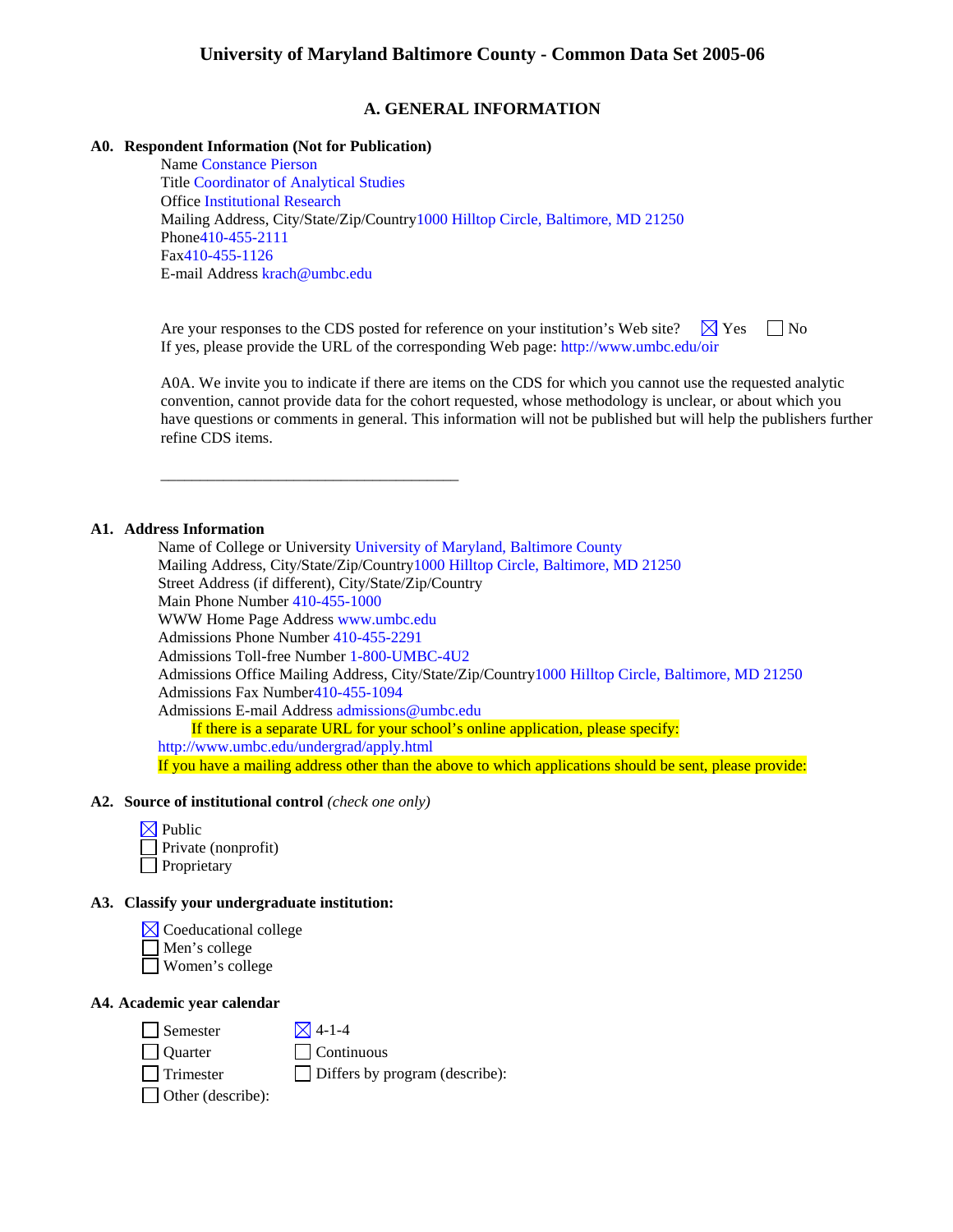## **A5. Degrees offered by your institution**

| $\Box$ Certificate     | $\boxtimes$ Postbachelor's certificate |
|------------------------|----------------------------------------|
| Diploma                | $\times$ Master's                      |
| Associate              | Post-master's certificate              |
| Transfer               | $\boxtimes$ Doctoral                   |
| Terminal               | $\Box$ First professional              |
| $\boxtimes$ Bachelor's | $\Box$ First professional certificate  |
|                        |                                        |

# **B. ENROLLMENT AND PERSISTENCE**

**B1. Institutional Enrollment—Men and Women** Provide numbers of students for each of the following categories as of the institution's official fall reporting date or as of October 15, 2005.

|                                                        | <b>FULL-TIME</b> |      | <b>PART-TIME</b> |                |
|--------------------------------------------------------|------------------|------|------------------|----------------|
|                                                        | Men<br>Women     |      | Men              | Women          |
| <b>Undergraduates</b>                                  |                  |      |                  |                |
| Degree-seeking, first-time<br>freshmen                 | 831              | 584  | 10               | $\overline{4}$ |
| Other first-year, degree-<br>seeking                   | 375              | 240  | 35               | 29             |
| All other degree-seeking                               | 3099             | 2826 | 619              | 592            |
| Total degree-seeking                                   | 4305             | 3650 | 664              | 625            |
| All other undergraduates<br>enrolled in credit courses | 15               | 10   | 68               | 69             |
| Total undergraduates                                   | 4320             | 3660 | 732              | 694            |
| <b>First-professional</b>                              |                  |      |                  |                |
| First-time, first-professional<br>students             |                  |      |                  |                |
| All other first-professionals                          |                  |      |                  |                |
| Total first-professional                               |                  |      |                  |                |
| <b>Graduate</b>                                        |                  |      |                  |                |
| Degree-seeking, first-time                             | 105              | 117  | 87               | 81             |
| All other degree-seeking                               | 299              | 340  | 487              | 469            |
| All other graduates enrolled<br>in credit courses      | 8                | 12   | 80               | 159            |
| Total graduate                                         | 412              | 469  | 654              | 709            |

Total all undergraduates: 9,406

Total all graduate and professional students: 2,244

GRAND TOTAL ALL STUDENTS: 11,650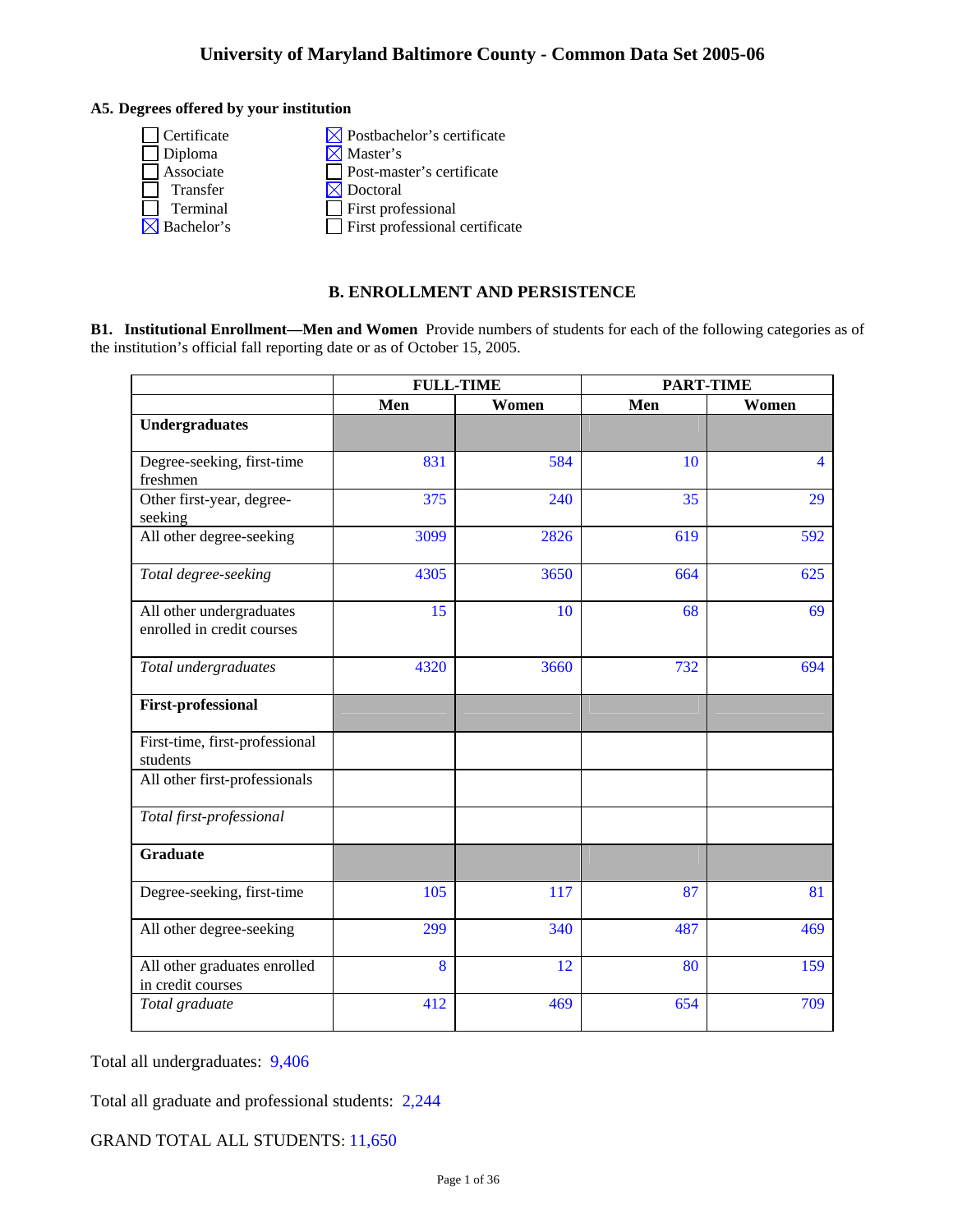**B2. Enrollment by Racial/Ethnic Category.** Provide numbers of undergraduate students for each of the following categories as of the institution's official fall reporting date or as of October 15, 2005. Include international students only in the category "Nonresident aliens." Complete the "Total Undergraduates" column only if you cannot provide data for the first two columns.

|                                  | Degree-seeking<br><b>First-time First year</b> | Degree-seeking<br>Undergraduates<br>(include first-time)<br>first-year) | <b>Total</b><br><b>Undergraduates</b><br>(both degree- and non-<br>degree-seeking) |
|----------------------------------|------------------------------------------------|-------------------------------------------------------------------------|------------------------------------------------------------------------------------|
| Nonresident aliens               | 33                                             | 373                                                                     | 389                                                                                |
| Black, non-Hispanic              | 145                                            | 1324                                                                    | 1346                                                                               |
| American Indian or Alaska Native | 6                                              | 36                                                                      | 36                                                                                 |
| Asian or Pacific Islander        | 359                                            | 1844                                                                    | 1860                                                                               |
| Hispanic                         | 42                                             | 330                                                                     | 333                                                                                |
| White, non-Hispanic              | 823                                            | 5197                                                                    | 5296                                                                               |
| Race/ethnicity unknown           | 21                                             | 140                                                                     | 146                                                                                |
| <b>Total</b>                     | 1429                                           | 9244                                                                    | 9406                                                                               |

## **Persistence**

**B3. Number of degrees awarded by your institution from July 1, 2004, to June 30, 2005.** 

| Certificate/diploma             |      |
|---------------------------------|------|
| Associate degrees               |      |
| Bachelor's degrees              | 1819 |
| Postbachelor's certificates     | 17   |
| Master's degrees                | 379  |
| Post-master's certificates      |      |
| Doctoral degrees                | 77   |
| First professional degrees      |      |
| First professional certificates |      |

## **Graduation Rates**

The items in this section correspond to data elements collected by the IPEDS Web-based Data Collection System's Graduation Rate Survey (GRS). For complete instructions and definitions of data elements, see the IPEDS GRS instructions and glossary on the 2005 Web-based survey.

### **For Bachelor's or Equivalent Programs**

Please provide data for the fall 1999 cohort if available. If fall 1999 cohort data are not available, provide data for the fall 1998 cohort.

| Fall 1998 Cohort                                                   | Fall 1999 Cohort                                                   |  |  |
|--------------------------------------------------------------------|--------------------------------------------------------------------|--|--|
| Report for the cohort of full-time first-time bachelor's (or       | Report for the cohort of full-time first-time bachelor's (or       |  |  |
| equivalent) degree-seeking undergraduate students who              | equivalent) degree-seeking undergraduate students who              |  |  |
| entered in fall 1998. Include in the cohort those who              | entered in fall 1999. Include in the cohort those who              |  |  |
| entered your institution during the summer term                    | entered your institution during the summer term                    |  |  |
| preceding fall 1998.                                               | preceding fall 1999.                                               |  |  |
| <b>B4.</b> Initial 1998 cohort of first-time, full-time bachelor's | <b>B4.</b> Initial 1999 cohort of first-time, full-time bachelor's |  |  |
| (or equivalent) degree-seeking undergraduate students;             | (or equivalent) degree-seeking undergraduate students;             |  |  |
| total all students: $1,246$                                        | total all students: 1,400                                          |  |  |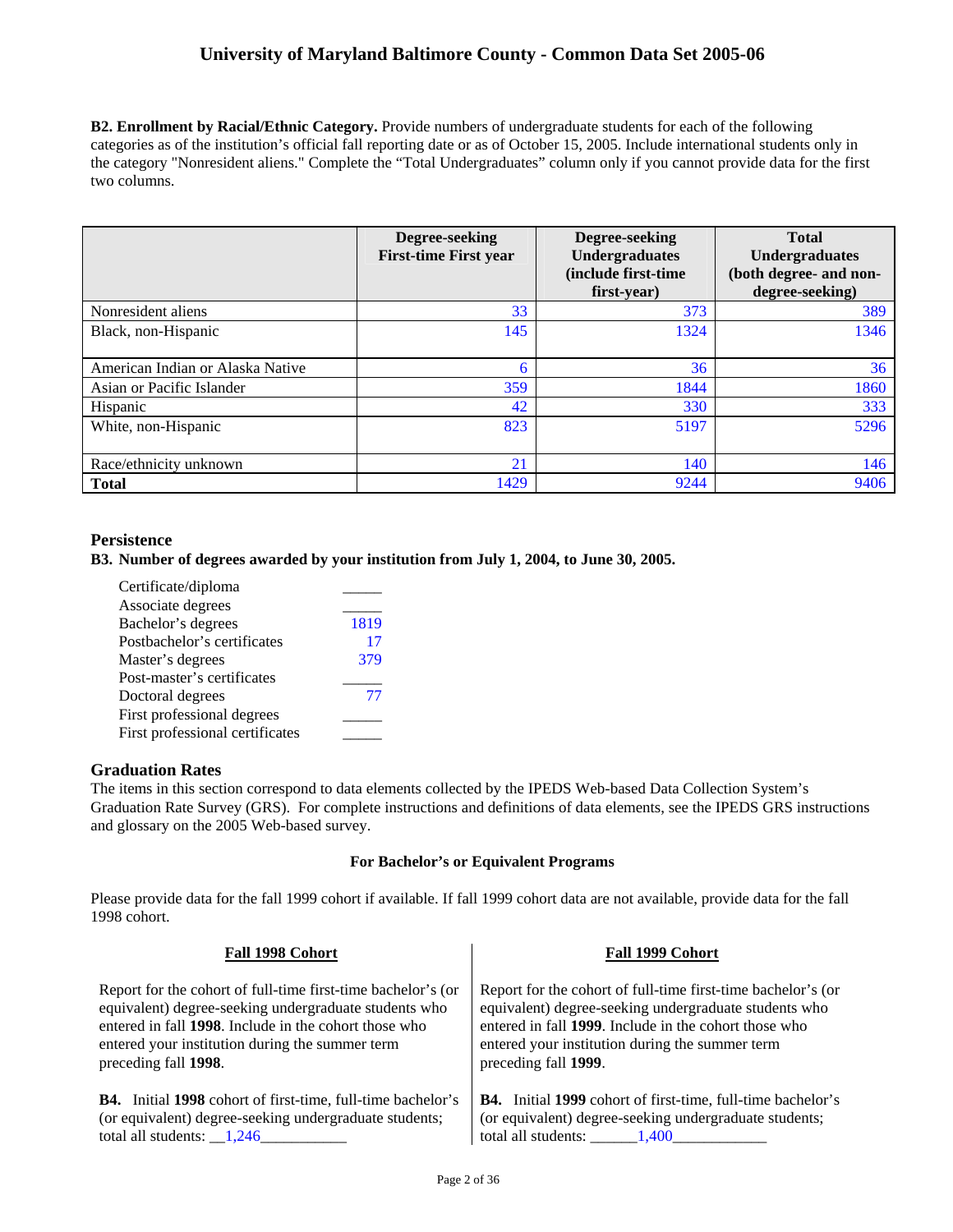**B5.** Of the initial **1998** cohort, how many did not persist and did not graduate for the following reasons: death, permanent disability, or service in the armed forces, foreign aid service of the federal government, or official church missions; total allowable exclusions:  $\underline{\hspace{1.5em}}$   $\underline{\hspace{1.5em}}$   $\underline{\hspace{1.5em}}$   $\underline{\hspace{1.5em}}$   $\underline{\hspace{1.5em}}$   $\underline{\hspace{1.5em}}$   $\underline{\hspace{1.5em}}$   $\underline{\hspace{1.5em}}$   $\underline{\hspace{1.5em}}$   $\underline{\hspace{1.5em}}$   $\underline{\hspace{1.5em}}$   $\underline{\hspace{1.5em}}$   $\underline{\hspace{1.5em}}$   $\underline{\hspace{1.5em}}$   $\underline{\hspace{1.5$ 

**B6.** Final **1998** cohort, after adjusting for allowable exclusions:  $\underline{\hspace{1cm}1,246}$ 

(Subtract question B5 from question B4) (Subtract question B5 from question B4)

**B7.** Of the initial **1998** cohort, how many completed the program in four years or less (by August 31, 2002):  $-346$ 

**B8**. Of the initial **1998** cohort, how many completed the program in more than four years but in five years or less (after August 31, 2002 and by August 31, 2003): \_\_\_\_\_\_251\_\_\_\_\_\_\_\_

**B9.** Of the initial **1998** cohort, how many completed the program in more than five years but in six years or less (after August 31, 2003 and by August 31, 2004):  $-88$ 

**B10**. Total graduating within six years (sum of questions B7, B8, and B9): 685

**B11.** Six-year graduation rate for **1998** cohort (question B10 divided by question B6): \_\_\_\_\_\_55\_\_\_\_\_\_ %

**B5.** Of the initial **1999** cohort, how many did not persist and did not graduate for the following reasons: death, permanent disability, or service in the armed forces, foreign aid service of the federal government, or official church missions; total allowable exclusions: \_\_\_\_\_\_\_\_4\_\_\_\_\_\_\_\_\_\_\_\_\_\_

**B6.** Final **1999** cohort, after adjusting for allowable exclusions:  $\frac{1,396}{}$ 

**B7.** Of the initial **1999** cohort, how many completed the program in four years or less (by August 31, 2003):  $-417$ 

**B8**. Of the initial **1999** cohort, how many completed the program in more than four years but in five years or less (after August 31, 2003 and by August 31, 2004): \_\_\_\_\_\_290\_\_\_\_\_\_\_\_\_\_\_

**B9.** Of the initial **1999** cohort, how many completed the program in more than five years but in six years or less (after August 31, 2004 and by August 31, 2005):  $-97$ 

**B10**. Total graduating within six years (sum of questions B7, B8, and B9): 804

**B11.** Six-year graduation rate for **1999** cohort (question B10 divided by question B6): \_\_\_\_57.6\_\_\_\_\_\_\_\_ %

# **For Two-Year Institutions**

Please provide data for the 2002 cohort if available. If 2002 cohort data are not available, provide data for the 2001 cohort.

| 2001 Cohort                                                      | 2002 Cohort                                                      |
|------------------------------------------------------------------|------------------------------------------------------------------|
| <b>B12.</b> Initial 2001 cohort, total of first-time, full-time  | <b>B12.</b> Initial 2002 cohort, total of first-time, full-time  |
| degree/certificate-seeking students:                             | degree/certificate-seeking students:                             |
| <b>B13.</b> Of the initial 2001 cohort, how many did not persist | <b>B13.</b> Of the initial 2002 cohort, how many did not persist |
| and did not graduate for the following reasons: death,           | and did not graduate for the following reasons: death,           |
| permanently disability, or service in the armed forces,          | permanently disability, or service in the armed forces,          |
| foreign aid service of the federal government, or official       | foreign aid service of the federal government, or official       |
| church missions; total allowable exclusions:                     | church missions; total allowable exclusions:                     |
| <b>B14.</b> Final 2001 cohort, after adjusting for allowable     | <b>B14.</b> Final 2002 cohort, after adjusting for allowable     |
| exclusions                                                       | exclusions                                                       |
| (Subtract question B13 from question B12)                        | (Subtract question B13 from question B12)                        |
| <b>B15.</b> Completers of programs of less than two years        | <b>B15.</b> Completers of programs of less than two years        |
| duration (total):                                                | duration (total):                                                |
| <b>B16.</b> Completers of programs of less than two years        | <b>B16.</b> Completers of programs of less than two years        |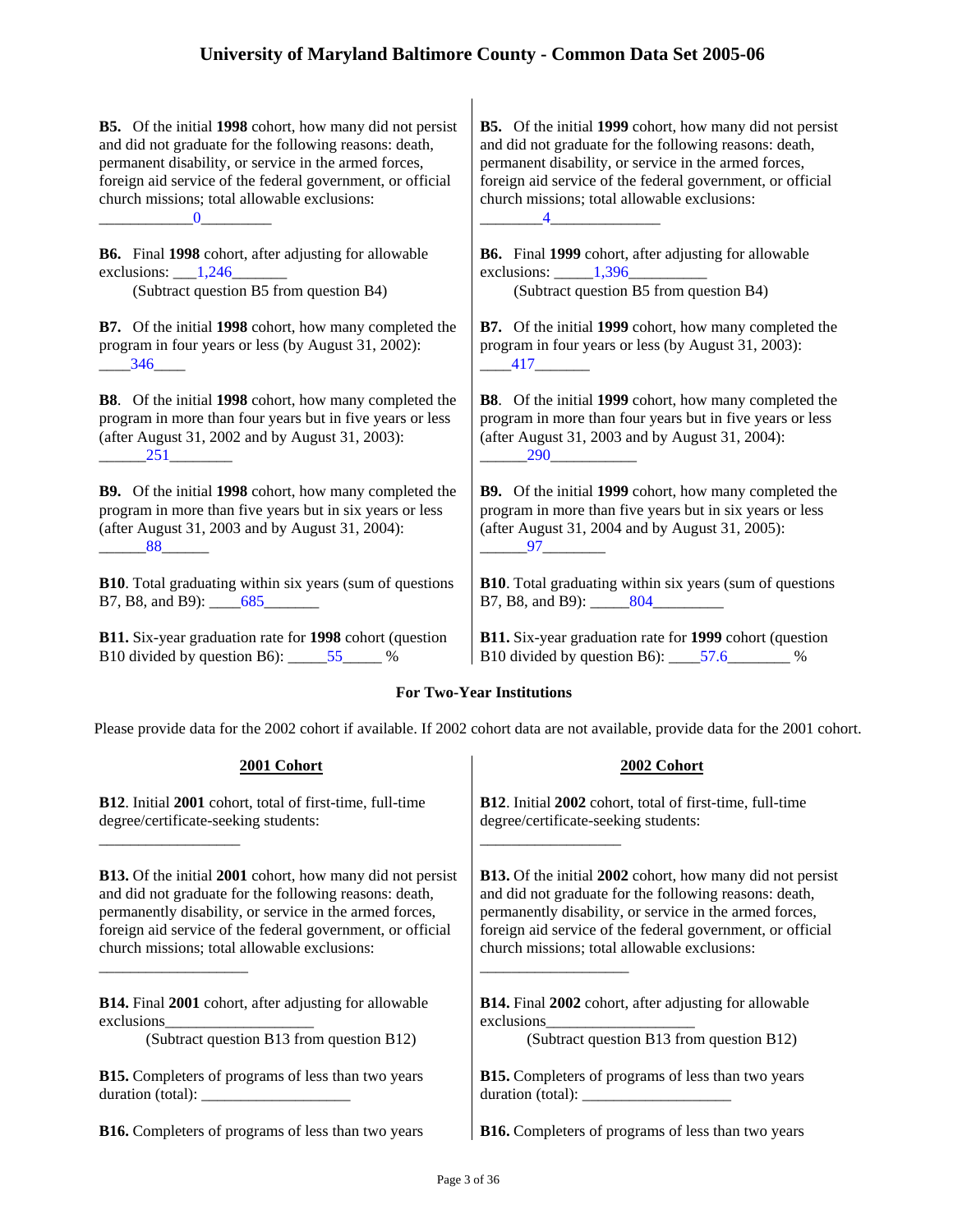| within 150 percent of normal time:                                                        | within 150 percent of normal time:                                                                       |
|-------------------------------------------------------------------------------------------|----------------------------------------------------------------------------------------------------------|
| <b>B17.</b> Completers of programs of at least two but less than                          | <b>B17.</b> Completers of programs of at least two but less than                                         |
| four years (total): $\frac{1}{\sqrt{1-\frac{1}{2}} \cdot \frac{1}{\sqrt{1-\frac{1}{2}}}}$ | four years (total): $\frac{1}{\sqrt{1-\frac{1}{2}}}\left\vert \frac{1}{\sqrt{1-\frac{1}{2}}}\right\vert$ |
| <b>B18.</b> Completers of programs of at least two but less than                          | <b>B18.</b> Completers of programs of at least two but less than                                         |
| four-years within 150 percent of normal time:                                             | four-years within 150 percent of normal time:                                                            |
| <b>B19.</b> Total transfers-out (within three years) to other                             | <b>B19.</b> Total transfers-out (within three years) to other                                            |
|                                                                                           |                                                                                                          |
| <b>B20.</b> Total transfers to two-year institutions:                                     | <b>B20.</b> Total transfers to two-year institutions:                                                    |
| <b>B21.</b> Total transfers to four-year institutions:                                    | <b>B21.</b> Total transfers to four-year institutions:                                                   |

### **Retention Rates**

Report for the cohort of all full-time, first-time bachelor's (or equivalent) degree-seeking undergraduate students who entered in fall 2004 (or the preceding summer term). The initial cohort may be adjusted for students who departed for the following reasons: death, permanently disability, or service in the armed forces, foreign aid service of the federal government or official church missions. No other adjustments to the initial cohort should be made.

**B22.** For the cohort of all full-time bachelor's (or equivalent) degree-seeking undergraduate students who entered your institution as freshmen in fall 2004 (or the preceding summer term), what percentage was enrolled at your institution as of the date your institution calculates its official enrollment in fall 2005? \_\_\_\_81.8\_\_\_ %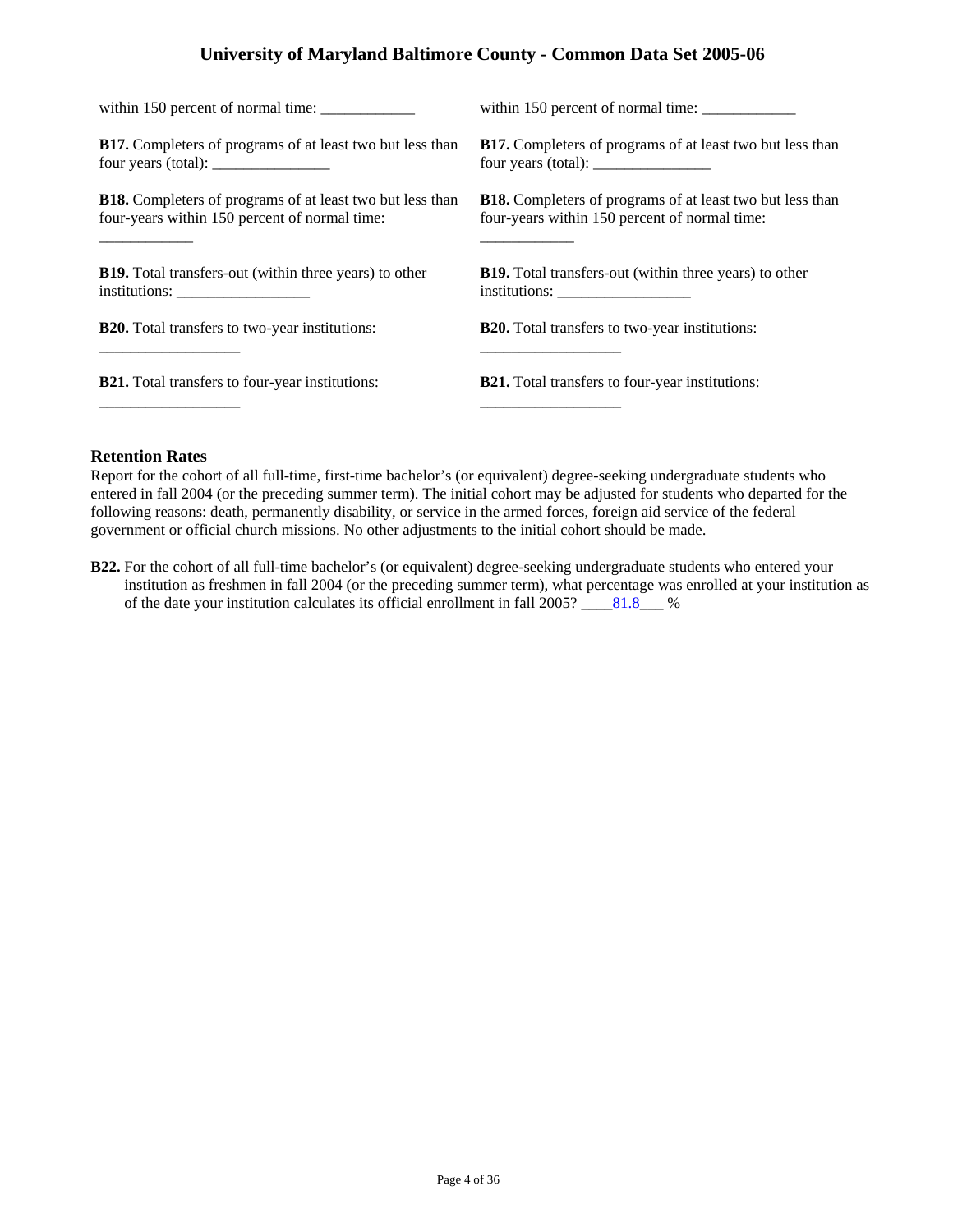# **C. FIRST-TIME, FIRST-YEAR (FRESHMAN) ADMISSION**

## **Applications**

**C1. First-time, first-year (freshman) students:** Provide the number of degree-seeking, first-time, first-year students who applied, were admitted, and enrolled (full- or part-time) in fall 2005. Include early decision, early action, and students who began studies during summer in this cohort. Applicants should include only those students who fulfilled the requirements for consideration for admission (i.e., who completed actionable applications) and who have been notified of one of the following actions: admission, nonadmission, placement on waiting list, or application withdrawn (by applicant or institution). Admitted applicants should include wait-listed students who were subsequently offered admission.

| Total first-time, first-year (freshman) men who applied               | 2,505          |
|-----------------------------------------------------------------------|----------------|
| Total first-time, first-year (freshman) women who applied             | 2,724          |
| Total first-time, first-year (freshman) men who were admitted         | 1,934          |
| Total first-time, first-year (freshman) women who were admitted       | 1,801          |
| Total full-time, first-time, first-year (freshman) men who enrolled   | 831            |
| Total part-time, first-time, first-year (freshman) men who enrolled   | 10             |
| Total full-time, first-time, first-year (freshman) women who enrolled | 584            |
| Total part-time, first-time, first-year (freshman) women who enrolled | $\overline{4}$ |

**C2. Freshman wait-listed students (students who met admission requirements but whose final admission was contingent on space availability)**

Do you have a policy of placing students on a waiting list?  $\boxtimes$  Yes  $\Box$  No If yes, please answer the questions below for fall 2005 admissions:

| Number of qualified applicants offered a place on waiting list |  |     | 100 |
|----------------------------------------------------------------|--|-----|-----|
| Number accepting a place on the waiting list                   |  | 100 |     |
| Number of wait-listed students admitted                        |  | 25  |     |

Is your waiting list ranked? no

If yes, do you release that information to students? Do you release that information to school counselors?

## **Admission Requirements**

## **C3. High school completion requirement**

Check the appropriate box to identify your high school completion requirement for degree-seeking entering students:

- $\overline{\mathbb{X}}$  High school diploma is required and GED is accepted
- $\Box$  High school diploma is required and GED is not accepted
- $\Box$  High school diploma or equivalent is not required

## **C4. Does your institution require or recommend a general college-preparatory program for degree-seeking students?**

- $\Box$  Require
- $\times$  Recommend
	- Neither require nor recommend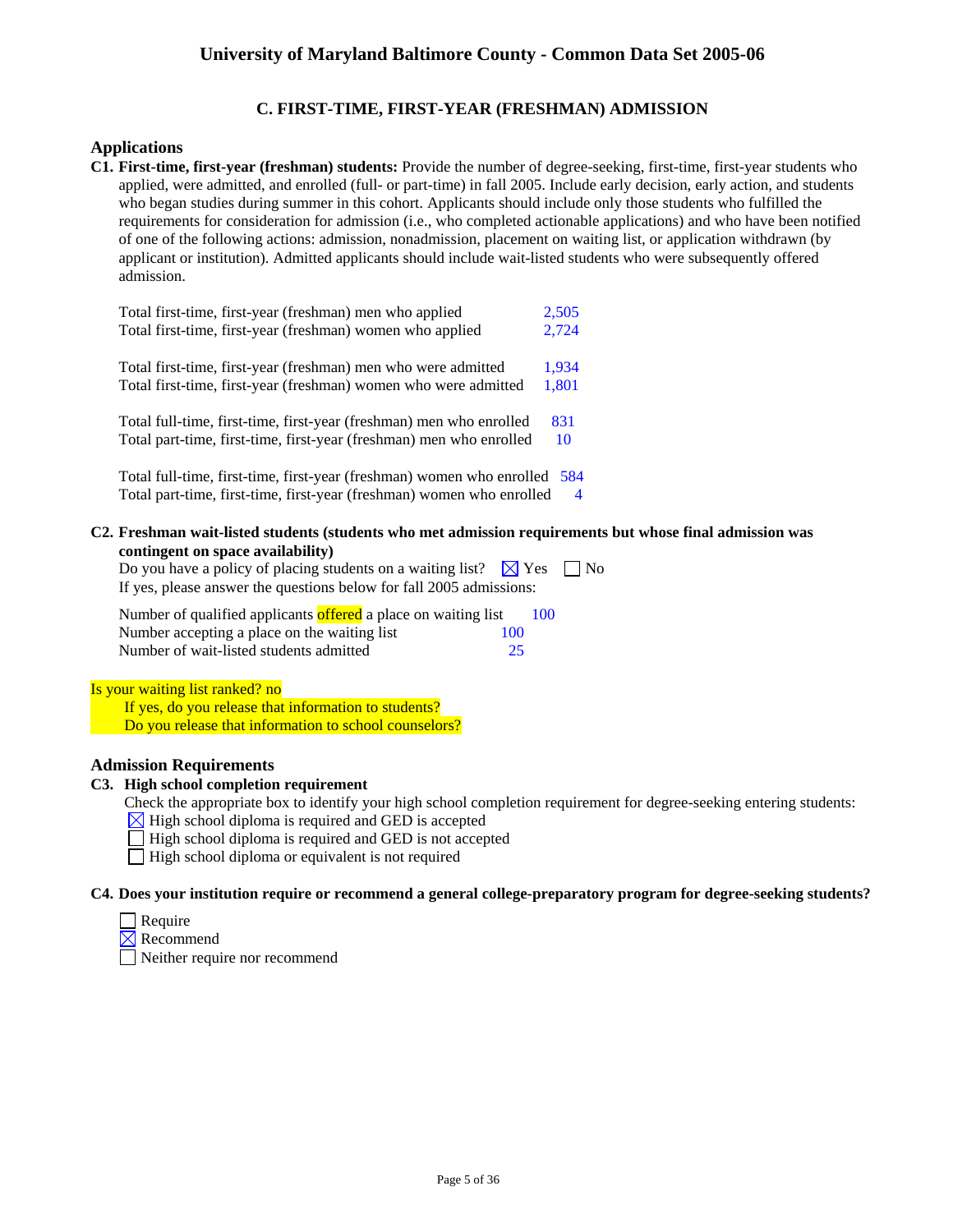**C5. Distribution of high school units required and/or recommended.** Specify the distribution of academic high school course units required and/or recommended of all or most degree-seeking students using Carnegie units (one unit equals one year of study or its equivalent). If you use a different system for calculating units, please convert.

| <b>Units Required</b> | <b>Units Recommended</b> |
|-----------------------|--------------------------|
|                       |                          |
| 4                     |                          |
| 3                     |                          |
| 3                     |                          |
|                       |                          |
| 3                     |                          |
|                       |                          |
|                       |                          |
|                       |                          |
| 3 (Soc Studies &      |                          |
|                       | History)                 |

## **Basis for Selection**

**C6.** Do you have an open admission policy, under which virtually all secondary school graduates or students with GED equivalency diplomas are admitted without regard to academic record, test scores, or other qualifications? If so, check which applies: no

Open admission policy as described above for all students \_\_\_

Open admission policy as described above for most students, but selective admission for out-of-state students \_\_\_ selective admission to some programs \_\_\_ other (explain)  $\Box$ 

**C7. Relative importance of each of the following academic and nonacademic factors in your first-time, first-year, degree-seeking (freshman) admission decisions.** 

|                                   | <b>Very Important</b> | Important | <b>Considered</b> | <b>Not Considered</b>           |
|-----------------------------------|-----------------------|-----------|-------------------|---------------------------------|
| Academic                          |                       |           |                   |                                 |
| Rigor of secondary school record  |                       |           |                   |                                 |
| Class rank                        |                       |           |                   |                                 |
| <b>Academic GPA</b>               |                       |           |                   |                                 |
| Standardized test scores          |                       |           |                   |                                 |
| <b>Application</b> Essay          |                       |           |                   |                                 |
| Recommendation                    |                       |           |                   |                                 |
| Nonacademic                       |                       |           |                   |                                 |
| Interview                         |                       |           |                   |                                 |
| <b>Extracurricular activities</b> |                       |           |                   |                                 |
| Talent/ability                    |                       |           |                   |                                 |
| Character/personal qualities      |                       |           |                   |                                 |
| <b>First generation</b>           |                       |           |                   |                                 |
| Alumni/ae relation                |                       |           |                   |                                 |
| Geographical residence            |                       |           |                   |                                 |
| State residency                   |                       |           |                   |                                 |
| Religious affiliation/commitment  |                       |           |                   |                                 |
| <b>Racial/ethnic</b> status       |                       |           |                   |                                 |
| Volunteer work                    |                       |           |                   |                                 |
| Work experience                   |                       |           |                   | $\frac{\mathsf{X}}{\mathsf{X}}$ |
| Level of applicant's interest     |                       |           |                   |                                 |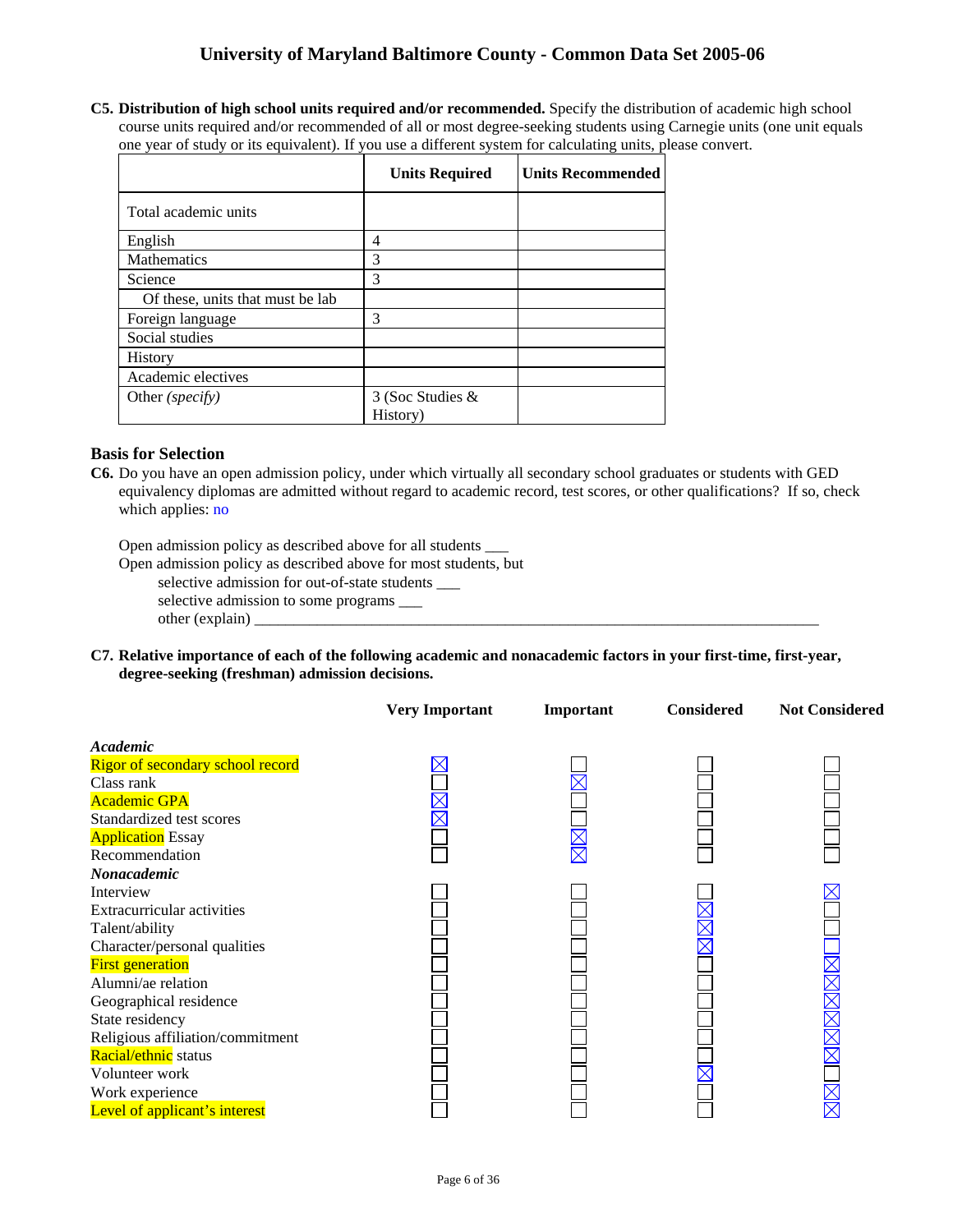# **SAT and ACT Policies**

### **C8. Entrance exams**

A. Does your institution make use of SAT, ACT, or SAT Subject Test scores in **admission** decisions for first-time, first-year, degree-seeking applicants?  $\times$  Yes  $\Box$  No

If yes, place check marks in the appropriate boxes below to reflect your institution's policies for use in admission for **Fall 2007.** 



B. If your institution will make use of the ACT in admission decisions for first-time, first-year, degree-seeking applicants for Fall 2007, please indicate which ONE of the following applies:

\_\_\_ ACT with Writing component required

<sup>1</sup> ACT with Writing component **recommended**.

 $X$  ACT with or without Writing component accepted

C. Please indicate how your institution will use the **SAT or ACT writing** component; check all that apply:

| $\boxtimes$ | For admission        |
|-------------|----------------------|
| $\perp$     | <b>For placement</b> |

 $\Box$  For advising

- $\Box$  In place of an application essay
- $\Box$  As a validity check on the application essay
- $\Box$  No college policy as of now

**D. In addition**, does your institution use applicants' test scores for **academic advising**?  $\frac{\text{yes }X}{\text{no}}$ 

- E. Latest date by which SAT or ACT scores must be received for fall-term admission February Latest date by which SAT Subject Test scores must be received for fall-term admission
- F. If necessary, use this space to clarify your test policies (e.g., if tests are recommended for some students, or if tests are not required of some students):
- G. Please indicate which tests your institution uses for **placement (e.g., state tests):**

| <b>SAT</b>                |  |  |  |
|---------------------------|--|--|--|
| <b>ACT</b>                |  |  |  |
| <b>SAT Subject Tests</b>  |  |  |  |
| AP                        |  |  |  |
| <b>CLEP</b>               |  |  |  |
| <b>Institutional Exam</b> |  |  |  |
| State Exam (specify):     |  |  |  |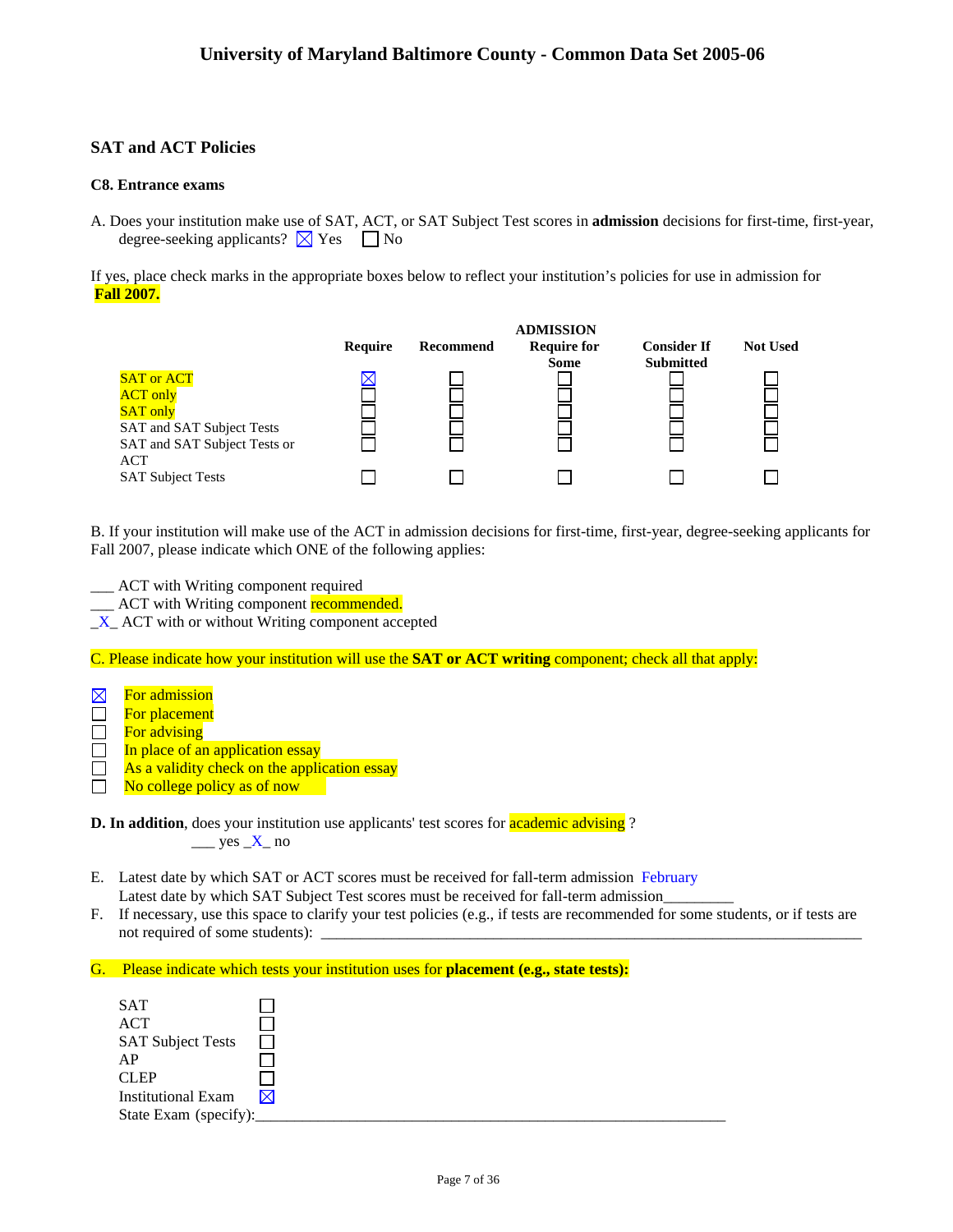# **Freshman Profile**

Provide percentages for **ALL enrolled, degree-seeking, full-time and part-time, first-time, first-year (freshman) students**  enrolled in fall 2005, including students who began studies during summer, international students/nonresident aliens, and students admitted under special arrangements.

**C9. Percent and number of first-time, first-year (freshman) students enrolled in fall 2005 who submitted national standardized (SAT/ACT) test scores.** Include information for **ALL enrolled, degree-seeking, first-time, first-year (freshman) students who submitted test scores**. Do not include partial test scores (e.g., mathematics scores but not verbal for a category of students) or combine other standardized test results (such as TOEFL) in this item. The 25th percentile is the score that 25 percent scored at or below; the 75th percentile score is the one that 25 percent scored at or above.

| Percent submitting SAT scores | 98.5 | Number submitting SAT scores | 1407 |
|-------------------------------|------|------------------------------|------|
| Percent submitting ACT scores | 8.8  | Number submitting ACT scores | 126  |

|                      | 25th Percentile | <b>75th Percentile</b> |
|----------------------|-----------------|------------------------|
| <b>SAT Verbal</b>    | 540             |                        |
| <b>SAT Math</b>      | 570             |                        |
| <b>ACT</b> Composite | 23              |                        |
| <b>ACT</b> English   | 21              |                        |
| <b>ACT Math</b>      | 23              |                        |

Percent of first-time, first-year (freshman) students with scores in each range:

|         | <b>SAT I Verbal</b> | <b>SAT I Math</b> |
|---------|---------------------|-------------------|
| 700-800 | 13.4                | 15.5              |
| 600-699 | 34.4                | 45.3              |
| 500-599 | 43.4                | 35.6              |
| 400-499 | 8.8                 | 3.6               |
| 300-399 | U                   |                   |
| 200-299 | 0                   |                   |
|         | 100%                | 100%              |

|           | <b>ACT</b><br>Composite | <b>ACT English</b> | <b>ACT Math</b> |
|-----------|-------------------------|--------------------|-----------------|
| $30 - 36$ | 14.3                    | 11.9               | 12.7            |
| 24-29     | 52.4                    | 46.8               | 59.5            |
| 18-23     | 30.9                    | 31.0               | 24.6            |
| $12 - 17$ | 2.4                     | 10.3               | 3.2             |
| $6 - 11$  |                         |                    |                 |
| Below 6   |                         |                    |                 |
|           | 100%                    | 100%               | 100%            |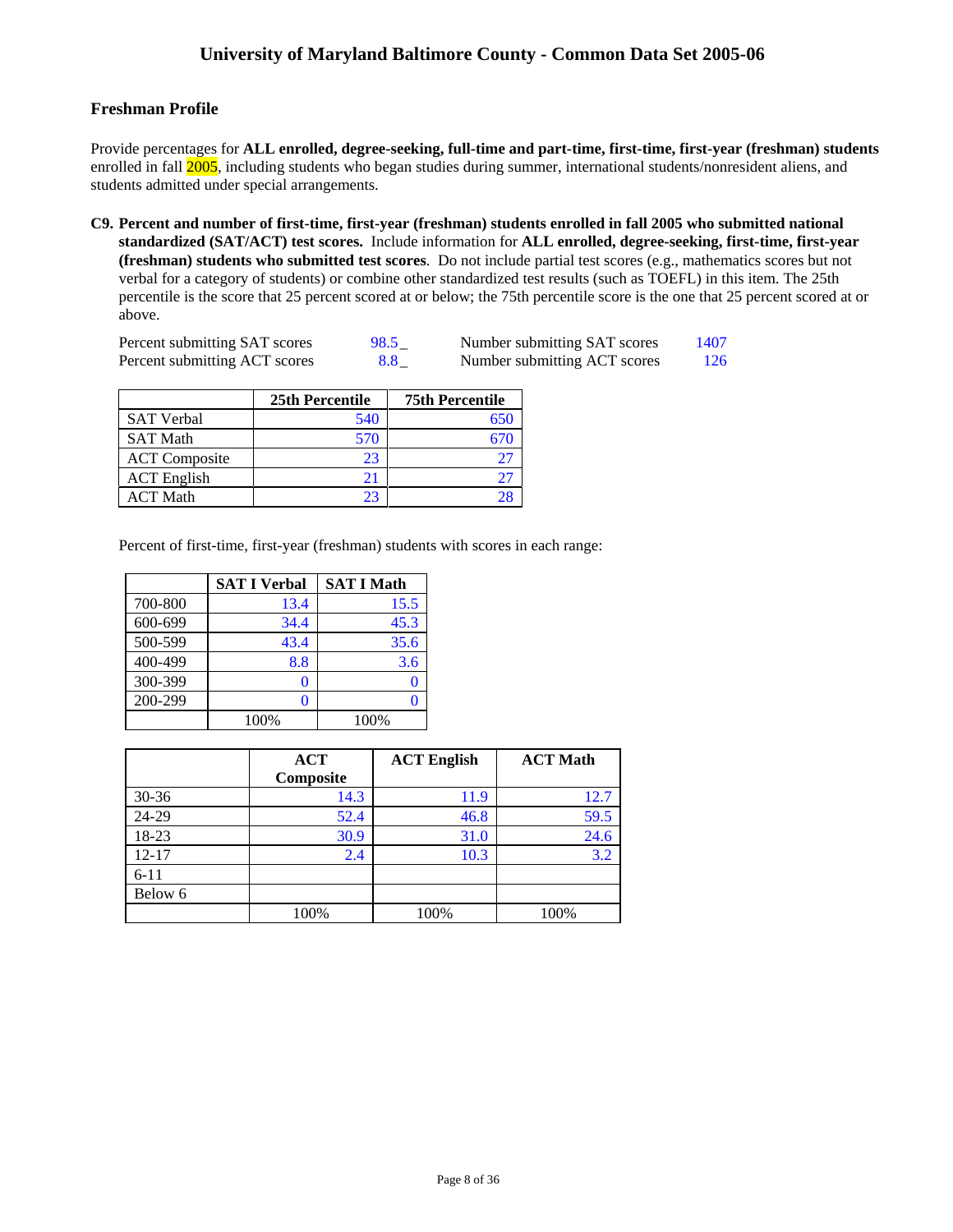### **C10. Percent of all degree-seeking, first-time, first-year (freshman) students who had high school class rank within each of the following ranges (report information for those students from whom you collected high school rank information).**

Percent in top tenth of high school graduating class 29.9 Percent in top quarter of high school graduating class 58.5 Percent in top half of high school graduating class  $\begin{cases} 87.5 \\ 12.5 \end{cases}$  Top half + bottom half = 100%. Percent in bottom half of high school graduating class Percent in bottom quarter of high school graduating class \_ 1.1

Percent of total first-time, first-year (freshman) students who submitted high school class rank: 50.8

**C11. Percentage of all enrolled, degree-seeking, first-time, first-year (freshman) students who had high school gradepoint averages within each of the following ranges (using 4.0 scale). Report information only for those students from whom you collected high school GPA.** 

| Percent who had GPA of 3.75 and higher    | <b>37%</b>      |
|-------------------------------------------|-----------------|
| Percent who had GPA between 3.50 and 3.74 | 16%             |
| Percent who had GPA between 3.25 and 3.49 | 16%             |
| Percent who had GPA between 3.00 and 3.24 | 15%             |
| Percent who had GPA between 2.50 and 2.99 | 14%             |
| Percent who had GPA between 2.0 and 2.49  | $02\%$          |
| Percent who had GPA between 1.0 and 1.99  | 00 <sup>1</sup> |
| Percent who had GPA below 1.0             |                 |
|                                           |                 |

### **C12. Average high school GPA of all degree-seeking, first-time, first-year (freshman) students who submitted GPA:** 3.54

Percent of total first-time, first-year (freshman) students who submitted high school GPA: 98%

## **Admission Policies**

### **C13. Application fee**

| Does your institution have an application fee?       | $\boxtimes$ Yes $\Box$ No |  |
|------------------------------------------------------|---------------------------|--|
| Amount of application fee: \$50.00                   |                           |  |
| Can it be waived for applicants with financial need? | $\boxtimes$ Yes $\Box$ No |  |

|                    | If you have an application fee and an on-line application option, please indicate policy for students who apply on-line: |  |  |
|--------------------|--------------------------------------------------------------------------------------------------------------------------|--|--|
| <b>Same fee: X</b> |                                                                                                                          |  |  |
|                    |                                                                                                                          |  |  |

**Free: \_\_\_\_\_ Reduced: \_\_\_\_** 

### **Can on-line application fee be waived for applicants with financial need? Yes/no**

### **C14. Application closing date**

| Does your institution have an application closing date? | $\boxtimes$ Yes | $\Box$ No |
|---------------------------------------------------------|-----------------|-----------|
| Application closing date (fall): February 1st           |                 |           |
| Priority date: November 1st                             |                 |           |

### **C15.** Are first-time, first-year students accepted for terms other than the fall?  $\boxtimes$  Yes  $\Box$  No

### **C16. Notification to applicants of admission decision sent** *(fill in one only)*

On a rolling basis beginning (date): \_\_\_\_\_\_\_\_\_\_ By (date): \_\_\_\_\_\_\_\_\_\_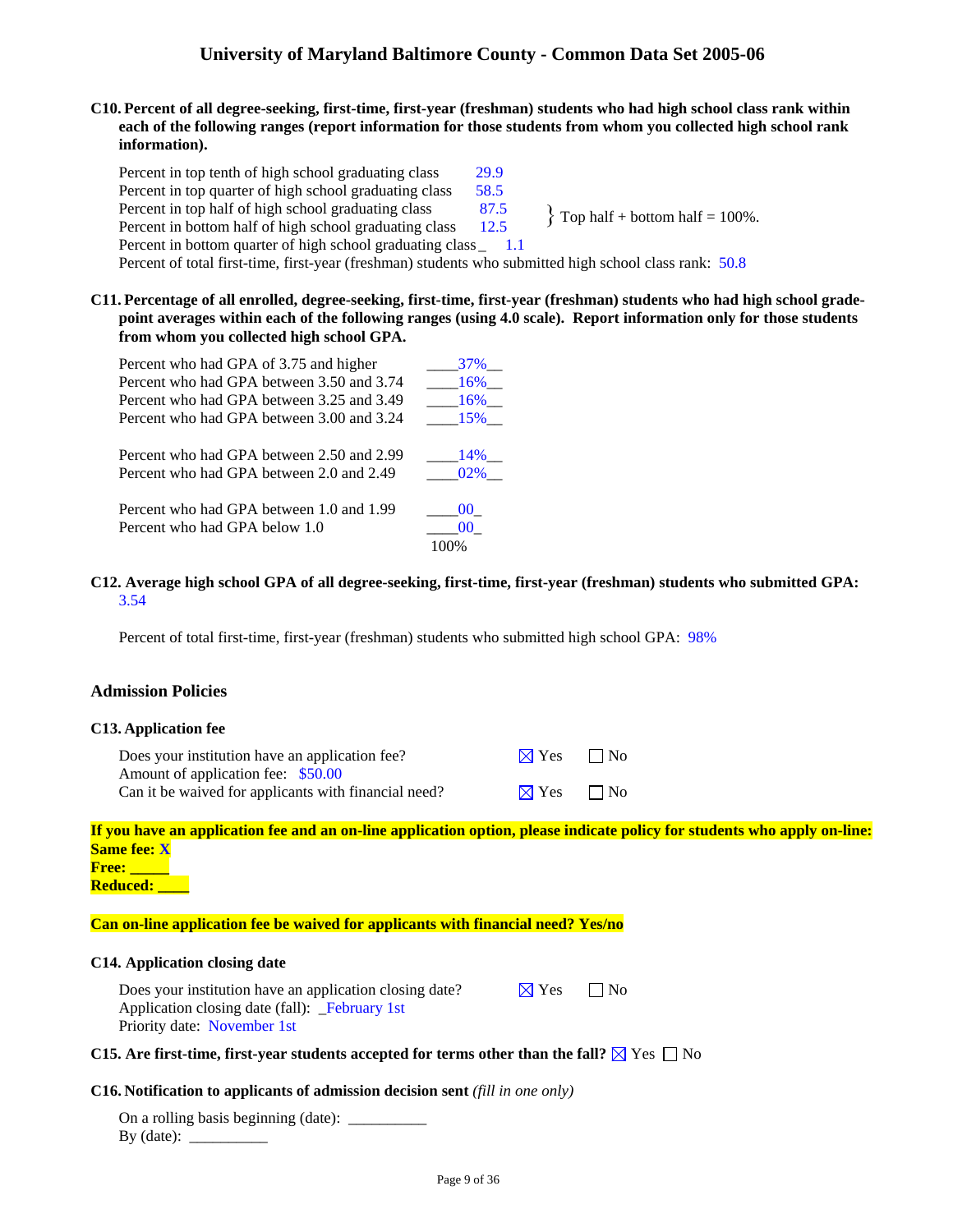Other: December 15 for the early action candidates, February 1 for regular decision rolling until May 1

### **C17. Reply policy for admitted applicants** *(fill in one only)*

| No set date:<br>Must reply by May 1 or within $2$ weeks if notified thereafter |
|--------------------------------------------------------------------------------|
| Other: $\frac{1}{\sqrt{1-\frac{1}{2}}\cdot\frac{1}{\sqrt{1-\frac{1}{2}}}}$     |
|                                                                                |
| Deadline for housing deposit (MMDD): 0501                                      |
| <b>Amount of housing deposit: \$100</b>                                        |
| Refundable if student does not enroll?                                         |
| <b>Example 18</b> Yes, in full                                                 |

**C18. Deferred admission:** Does your institution allow students to postpone enrollment after admission?

 $\Box$  Yes  $\Box$  No

\_\_\_ Yes, in part

X No

If yes, maximum period of postponement: \_\_\_\_\_\_\_

**C19. Early admission of high school students:** Does your institution allow high school students to enroll as full-time, firsttime, first-year (freshman) students one year or more before high school graduation?  $\boxtimes$  Yes  $\Box$  No

| <b>C20. Common Application:</b> Will you accept the Common Application distributed by the National Association of |                              |
|-------------------------------------------------------------------------------------------------------------------|------------------------------|
| Secondary School Principals if submitted?                                                                         | $\boxtimes$ Yes $\Box$ No    |
| If "yes," are supplemental forms required?                                                                        | $\boxtimes$ Yes<br>$\Box$ No |
| Is your college a member of the Common Application Group?                                                         | $\boxtimes$ No<br>$\Box$ Yes |

### **Early Decision and Early Action Plans**

**C21. Early decision:** Does your institution offer an early decision plan (an admission plan that permits students to apply and be notified of an admission decision well in advance of the regular notification date and that asks students to commit to attending if accepted) for first-time, first-year (freshman) applicants for fall enrollment?  $\square$  Yes  $\boxtimes$  No

If "yes," please complete the following:

| First or only early decision plan closing date<br>First or only early decision plan notification date                         |  |
|-------------------------------------------------------------------------------------------------------------------------------|--|
| Other early decision plan closing date<br>Other early decision plan notification date                                         |  |
| For the <b>Fall 2005</b> entering class:                                                                                      |  |
| Number of early decision applications received by your institution<br>Number of applicants admitted under early decision plan |  |
| Please provide significant details about your early decision plan:                                                            |  |

**C22. Early action:** Do you have a nonbinding early action plan whereby students are notified of an admission decision well in advance of the regular notification date but do not have to commit to attending your college?

 $\boxtimes$  Yes  $\Box$  No

If "yes," please complete the following:

| Early action closing date      | November 1  |
|--------------------------------|-------------|
| Early action notification date | December 15 |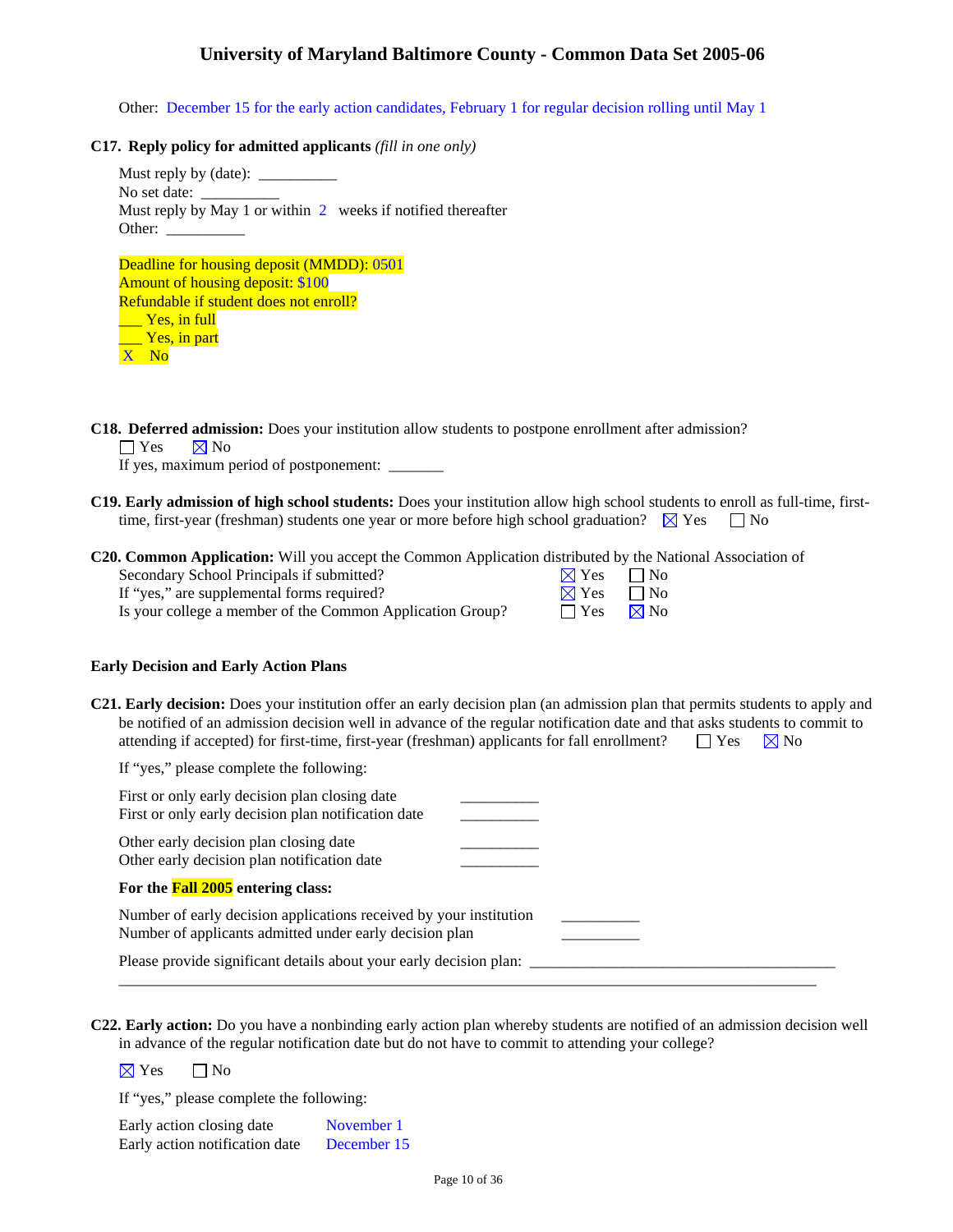Is your early action plan a "restrictive" plan under which you limit students from applying to other early plans?

 $\Box$  Yes  $\Box$  No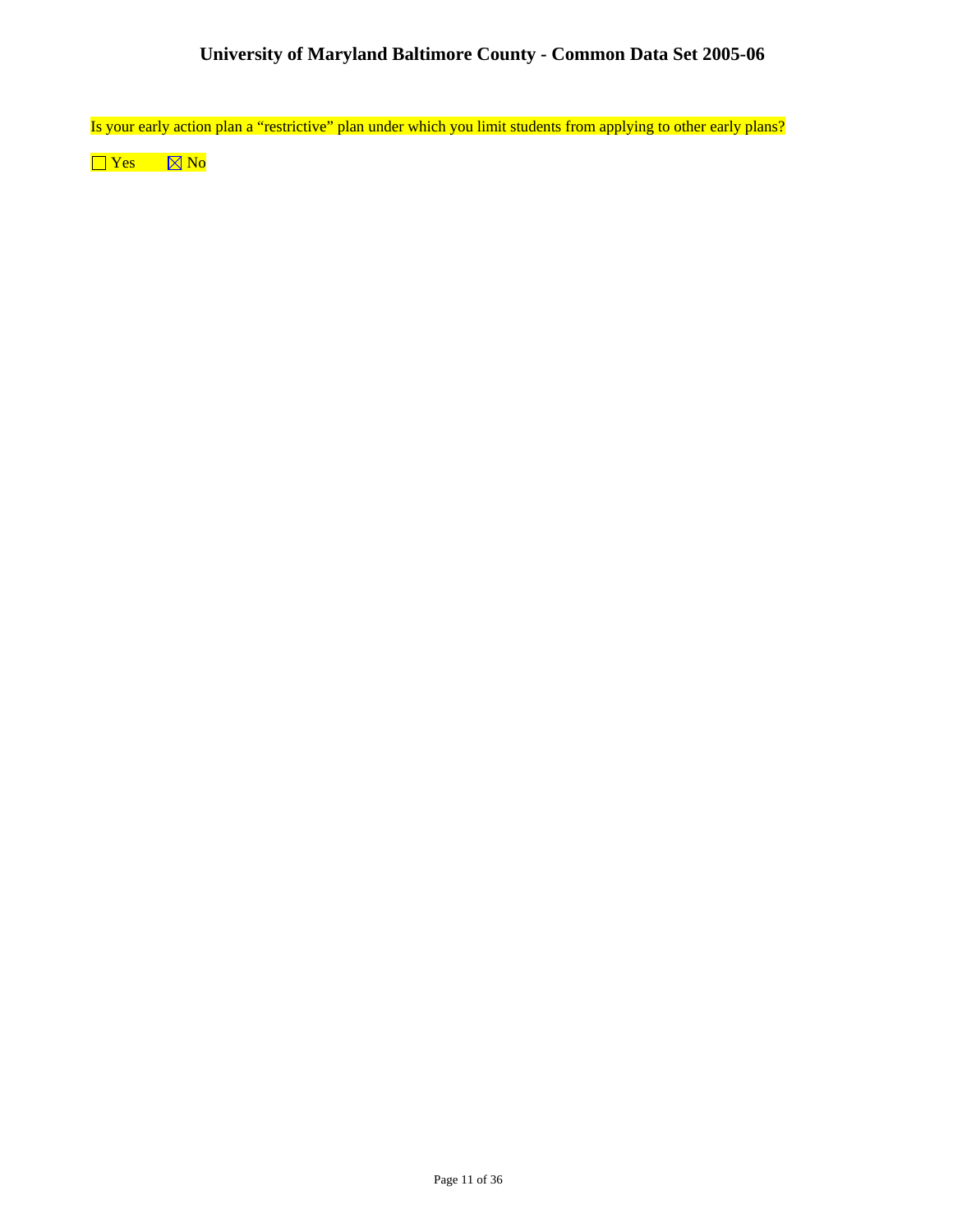# **D. TRANSFER ADMISSION**

## **Fall Applicants**

**D1.** Does your institution enroll transfer students?  $\boxtimes$  Yes  $\Box$  No (If no, please skip to Section E) If yes, may transfer students earn advanced standing credit by transferring credits earned from course work completed at other colleges/universities?  $\Box$  Yes  $\Box$  No

**D2.** Provide the number of students who applied, were admitted, and enrolled as degree-seeking transfer students in fall 2005.

|       | <b>Applicants</b> | <b>Admitted Applicants</b> | <b>Enrolled Applicants</b> |
|-------|-------------------|----------------------------|----------------------------|
| Men   | 832               | 662                        |                            |
| Women | 023               | 834                        | 49e                        |
| Total | 1855              | 1496                       |                            |

### **Application for Admission**

- **D3.** Indicate terms for which transfers may enroll:  $\boxtimes$  Fall  $\Box$  Winter  $\boxtimes$  Spring  $\Box$  Summer
- **D4.** Must a transfer applicant have a minimum number of credits completed or else must apply as an entering freshman?  $\boxtimes$  Yes  $\Box$  No If yes, what is the minimum number of credits and the unit of measure? 12 credits
- **D5.** Indicate all items required of transfer students to apply for admission:

|                                                             | <b>Required</b><br>of All | <b>Recommended</b><br>of All | Recommended<br>of Some | <b>Required of</b><br><b>Some</b> | Not required |
|-------------------------------------------------------------|---------------------------|------------------------------|------------------------|-----------------------------------|--------------|
| High school transcript                                      |                           |                              |                        | Χ                                 |              |
| College transcript $(s)$                                    | X                         |                              |                        |                                   |              |
| Essay or personal statement                                 |                           |                              | X                      |                                   |              |
| Interview                                                   |                           |                              |                        |                                   |              |
| Standardized test scores                                    |                           |                              |                        | X                                 |              |
| Statement of good standing<br>from prior institution( $s$ ) |                           |                              |                        |                                   |              |

- **D6.** If a minimum high school grade point average is required of transfer applicants, specify (on a 4.0 scale): no
- **D7**. If a minimum college grade point average is required of transfer applicants, specify (on a 4.0 scale): 2.5 dependent on number of credits
- **D8**. List any other application requirements specific to transfer applicants:

 $_n/a$ 

\_\_\_\_\_\_\_\_\_\_\_\_\_\_\_\_\_\_\_\_\_\_\_\_\_\_\_\_\_\_\_\_\_\_\_\_\_\_\_\_\_\_\_\_\_\_\_\_\_\_\_\_\_\_\_\_\_\_\_\_\_\_\_\_\_\_\_\_\_\_\_\_\_\_\_\_\_\_\_\_\_\_\_\_\_\_\_\_\_\_\_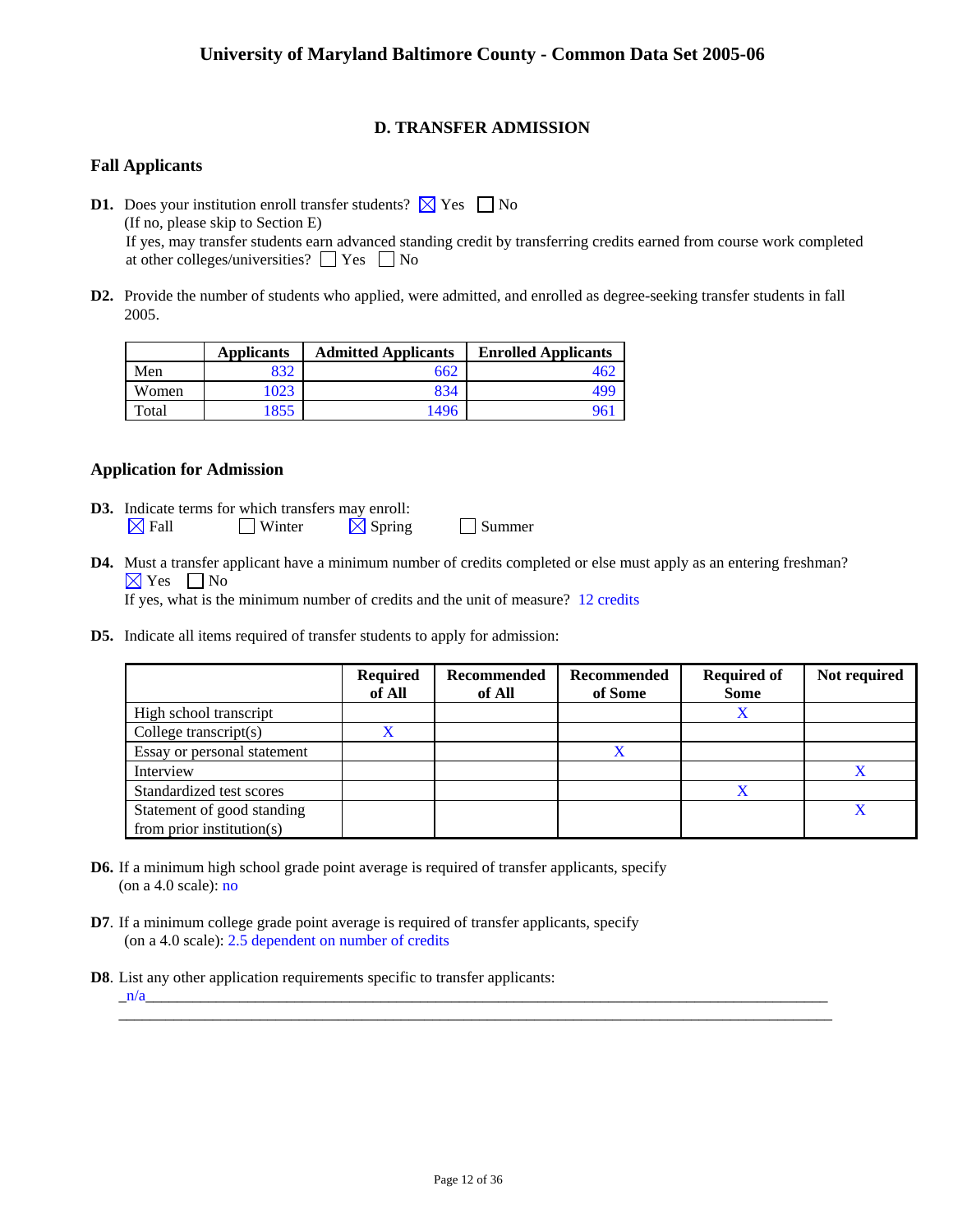**D9.** List application priority, closing, notification, and candidate reply dates for transfer students. If applications are reviewed on a continuous or rolling basis, place a check mark in the "Rolling admission" column.

|        | <b>Priority Date</b> | <b>Closing Date</b> | <b>Notification Date</b> | <b>Reply Date</b>                         | <b>Rolling</b><br><b>Admission</b> |
|--------|----------------------|---------------------|--------------------------|-------------------------------------------|------------------------------------|
| Fall   | March 15             | May 31              |                          | May 1 or two<br>weeks thereafter          |                                    |
| Winter |                      |                     |                          |                                           |                                    |
| Spring | November 1           | December 15         |                          | December 15 or<br>two weeks<br>thereafter |                                    |
| Summer |                      |                     |                          |                                           |                                    |

\_\_\_\_\_\_\_\_\_\_\_\_\_\_\_\_\_\_\_\_\_\_\_\_\_\_\_\_\_\_\_\_\_\_\_\_\_\_\_\_\_\_\_\_\_\_\_\_\_\_\_\_\_\_\_\_\_\_\_\_\_\_\_\_\_\_\_\_\_\_\_\_\_\_\_\_\_\_\_\_\_\_\_\_\_\_\_\_\_

|  |  | <b>D10.</b> Does an open admission policy, if reported, apply to transfer students? $\Box$ Yes $\boxtimes$ No |  |  |
|--|--|---------------------------------------------------------------------------------------------------------------|--|--|
|--|--|---------------------------------------------------------------------------------------------------------------|--|--|

**D11**. Describe additional requirements for transfer admission, if applicable:

 $_n/n$ 

### **Transfer Credit Policies**

- **D12.** Report the lowest grade earned for any course that may be transferred for credit: 'C'
- **D13.** Maximum number of credits or courses that may be transferred from a two-year institution: Number 60 Unit type credits
- **D14**. Maximum number of credits or courses that may be transferred from a four-year institution: Number 90 Unit type credits
- **D15.** Minimum number of credits that transfers must complete at your institution to earn an associate degree: na
- **D16.** Minimum number of credits that transfers must complete at your institution to earn a bachelor's degree: 30

\_\_\_\_\_\_\_\_\_\_\_\_\_\_\_\_\_\_\_\_\_\_\_\_\_\_\_\_\_\_\_\_\_\_\_\_\_\_\_\_\_\_\_\_\_\_\_\_\_\_\_\_\_\_\_\_\_\_\_\_\_\_\_\_\_\_\_\_\_\_\_\_\_\_\_\_\_\_\_\_\_\_\_\_\_\_\_\_\_ \_\_\_\_\_\_\_\_\_\_\_\_\_\_\_\_\_\_\_\_\_\_\_\_\_\_\_\_\_\_\_\_\_\_\_\_\_\_\_\_\_\_\_\_\_\_\_\_\_\_\_\_\_\_\_\_\_\_\_\_\_\_\_\_\_\_\_\_\_\_\_\_\_\_\_\_\_\_\_\_\_\_\_\_\_\_\_\_\_

**D17.** Describe other transfer credit policies: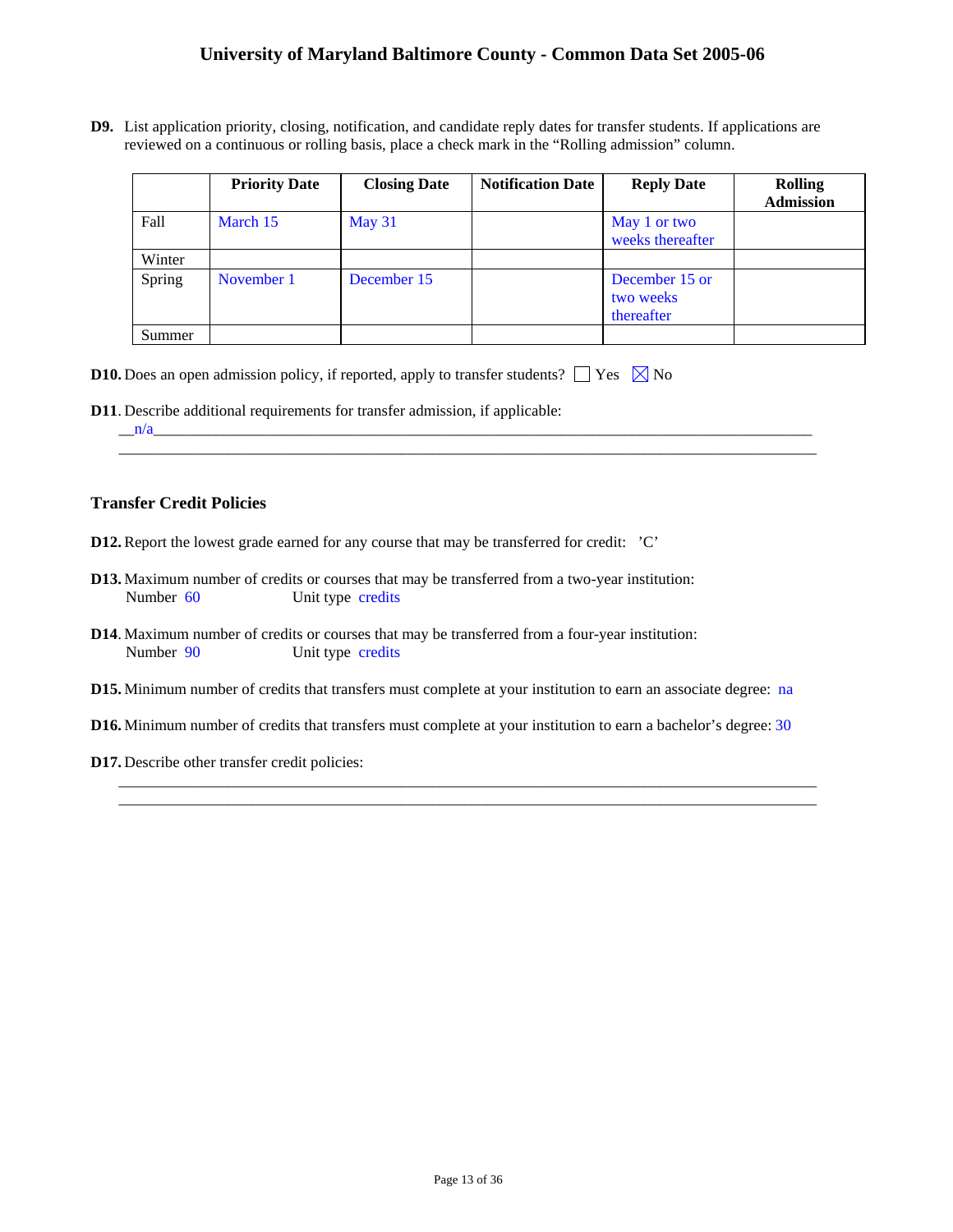## **E. ACADEMIC OFFERINGS AND POLICIES**

**E1. Special study options:** Identify those programs available at your institution. Refer to the glossary for definitions.

- $\Box$  Accelerated program  $\boxtimes$  Honors program
- $\boxtimes$  Cooperative (work-study) program  $\boxtimes$  Independent study
- $\boxtimes$  Cross-registration  $\boxtimes$  Internships
- 
- 
- 
- $\boxtimes$  Dual enrollment<br>  $\boxtimes$  English as a Second Language (ESL)  $\boxtimes$  Teacher certification program  $\boxtimes$  English as a Second Language (ESL)
- $\boxtimes$  Exchange student program (domestic)  $\Box$  Weekend college
- External degree program
- $\Box$  Other (specify):
- $\boxtimes$  Distance learning  $\boxtimes$  Liberal arts/career combination  $\boxtimes$  Double major  $\boxtimes$  Student-designed major
	-
	-
	-

## **E2. Has been removed from the CDS.**

### **E3. Areas in which all or most students are required to complete some course work prior to graduation:**

- $\boxtimes$  Arts/fine arts  $\boxtimes$  Humanities  $\Box$  Computer literacy  $\boxtimes$  Mathematics  $\boxtimes$  English (including composition)  $\Box$  Philosophy  $\boxtimes$  Foreign languages  $\boxtimes$  Sciences (biological or physical)  $\Box$  History  $\boxtimes$  Social science Other (describe):
	-
	-

## **Library Collections: The CDS publishers will collect library data again when a new Academic Libraries Survey is in place.**

# **F. STUDENT LIFE**

### **F1. Percentages of first-time, first-year (freshman) students and all degree-seeking undergraduates enrolled in fall 2005 who fit the following categories:**

|                                                                              | First-time, first-year | Undergraduates |
|------------------------------------------------------------------------------|------------------------|----------------|
|                                                                              | (freshman) students    |                |
| Percent who are from out of state (exclude international/nonresident aliens) | 10.5                   | 7.7            |
| Percent of men who join fraternities                                         | n/a                    | 1.9            |
| Percent of women who join sororities                                         | n/a                    | 2.1            |
| Percent who live in college-owned, -operated, or -affiliated housing         | 71.4                   | 33.5           |
| Percent who live off campus or commute                                       | 28.6                   | 66.5           |
| Percent of students age 25 and older                                         | $\cdot$ 3              | 15.8           |
| Average age of full-time students                                            | 18.1                   | 21.2           |
| Average age of all students (full- and part-time)                            | 18.2                   | 22.3           |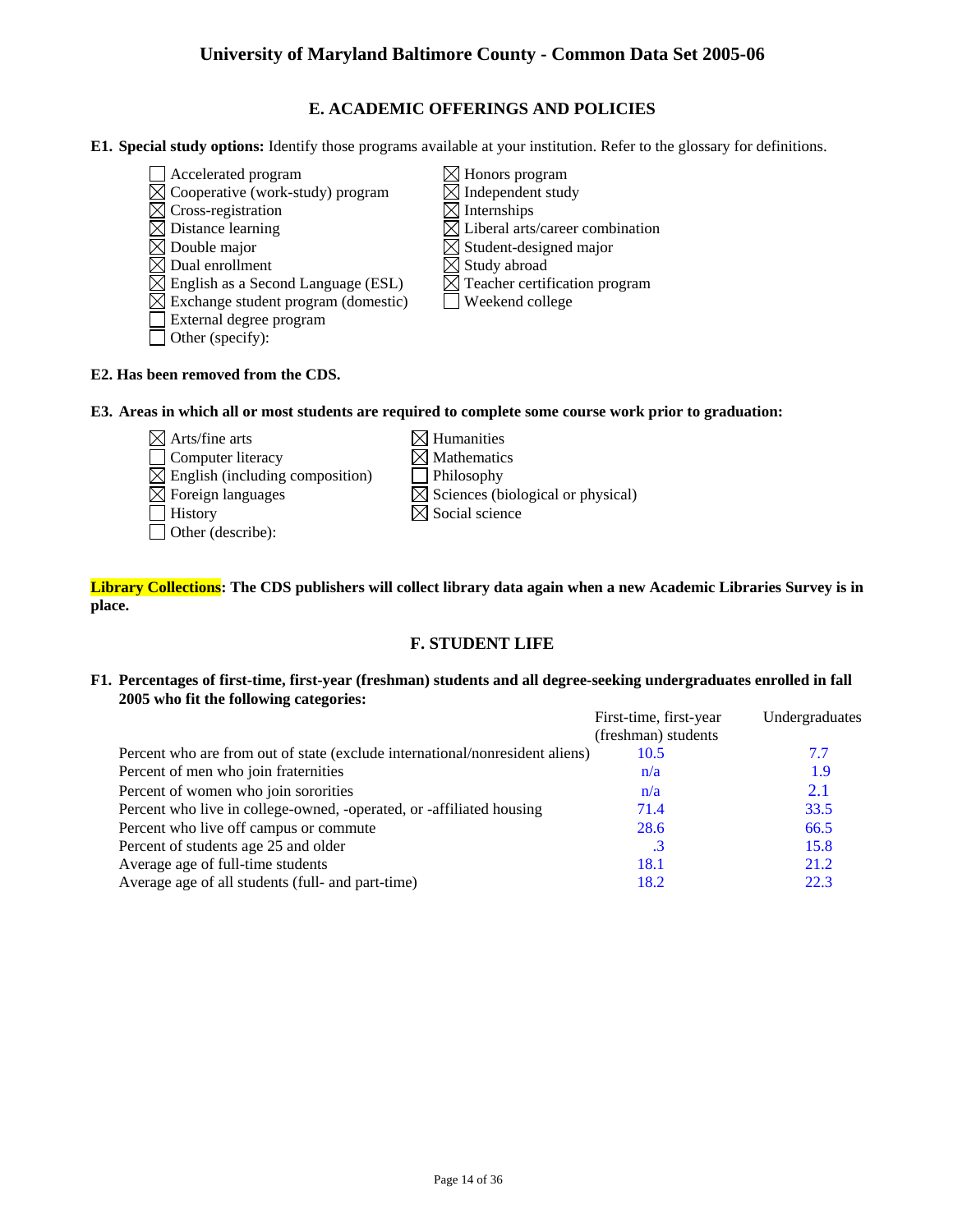**F2. Activities offered** Identify those programs available at your institution.

| $\boxtimes$ Choral groups     | $\Box$ Marching band        | $\boxtimes$ Student government       |
|-------------------------------|-----------------------------|--------------------------------------|
| $\Box$ Concert band           | $\boxtimes$ Music ensembles | $\boxtimes$ Student newspaper        |
| $\boxtimes$ Dance             | Musical theater             | $\boxtimes$ Student-run film society |
| $\boxtimes$ Drama/theater     | <b>Opera</b>                | $\Box$ Symphony orchestra            |
| $\Box$ Jazz band              | $\boxtimes$ Pep band        | $\Box$ Television station            |
| $\boxtimes$ Literary magazine | $\boxtimes$ Radio station   | Yearbook                             |

**F3. ROTC** (program offered in cooperation with Reserve Officers' Training Corps)

| Army ROTC is offered:<br>On campus                                                                                                    |
|---------------------------------------------------------------------------------------------------------------------------------------|
| Naval ROTC is offered:<br>On campus                                                                                                   |
| Air Force ROTC is offered:<br>On campus                                                                                               |
| F4. Housing: Check all types of college-owned, -operated, or -affiliated housing available for undergraduates at your<br>institution. |
| Coed dorms<br>$\boxtimes$ Special housing for disabled students<br>Special housing for international students<br>Men's dorms          |

| <u>гасса</u> стана                                        | $\gamma$ special housing for unabled statements |
|-----------------------------------------------------------|-------------------------------------------------|
| Men's dorms                                               | Special housing for international students      |
| Women's dorms                                             | Fraternity/sorority housing                     |
| Apartments for married students                           | $\vert$ Cooperative housing                     |
| $\triangle$ Apartments for single students                |                                                 |
| Other housing options (specify): $\overline{\phantom{a}}$ |                                                 |
|                                                           |                                                 |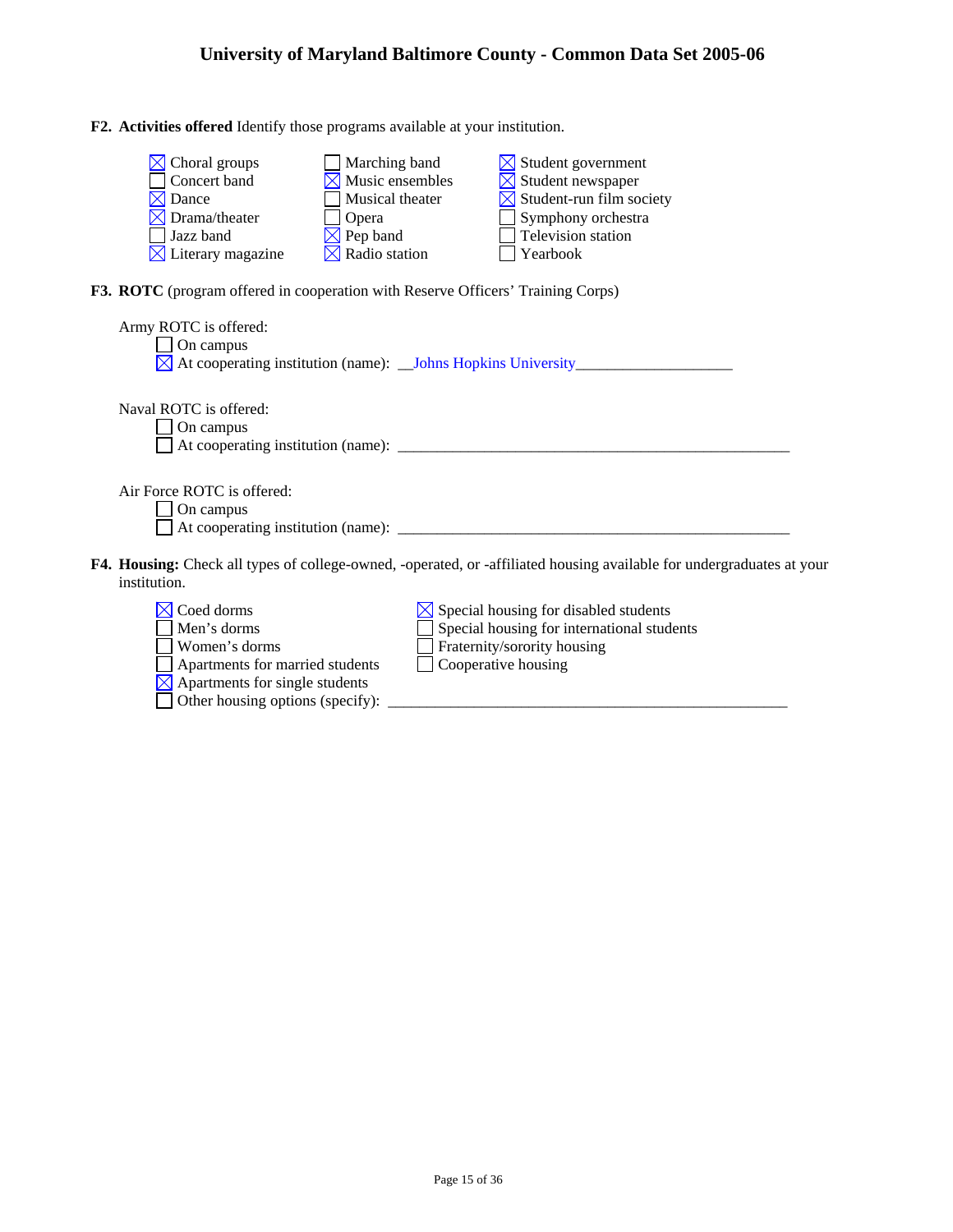## **G. ANNUAL EXPENSES**

### **Provide 2006-2007 academic year costs of attendance for the following categories that are applicable to your institution.**

Check here if your institution's 2006-2007 academic year costs of attendance are not available at this time and provide an approximate date (i.e., month/day) when your institution's final 2006-2007 academic year costs of attendance will be available:

### **G1. Undergraduate full-time tuition, required fees, room and board**

List the typical tuition, required fees, and room and board for a full-time undergraduate student for the FULL 2006-2007 academic year (30 semester hours or 45 quarter hours for institutions that derive annual tuition by multiplying credit hour cost by number of credits). A full academic year refers to the period of time generally extending from September to June; usually equated to two semesters, two trimesters, three quarters, or the period covered by a four-one-four plan. Room and board is defined as double occupancy and 19 meals per week or the maximum meal plan. **Required fees** include only charges that all full-time students must pay that are *not* included in tuition (e.g., registration, health, or activity fees.) Do *not* include optional fees (e.g., parking, laboratory use).

|                             | <b>FIRST-YEAR</b> | <b>UNDERGRADUATES</b> |
|-----------------------------|-------------------|-----------------------|
| PRIVATE INSTITUTION         |                   |                       |
| Tuition:                    |                   |                       |
| <b>PUBLIC INSTITUTION</b>   |                   |                       |
| Tuition:                    |                   |                       |
| In-district:                |                   |                       |
|                             |                   | 6,484                 |
| In-state (out-of-district): |                   |                       |
|                             |                   | 15,216                |
| Out-of-state:               |                   |                       |
| <b>NONRESIDENT ALIEN:</b>   |                   | 15,216                |
| Tuition:                    |                   |                       |
| <b>REQUIRED FEES:</b>       |                   | 2,138                 |
|                             |                   |                       |
|                             |                   |                       |
| <b>ROOM AND BOARD:</b>      |                   | 8,381                 |
| (on-campus)                 |                   |                       |
| <b>ROOM ONLY:</b>           |                   | 5,127                 |
| (on-campus)                 |                   |                       |
| <b>BOARD ONLY:</b>          |                   | 3,254                 |
| (on-campus meal plan)       |                   |                       |

Comprehensive tuition and room and board fee (if your college cannot provide separate tuition and room and board fees): \_\_\_\_\_\_\_\_\_\_\_\_\_\_\_\_\_\_\_\_\_\_\_

Other:

| G2. Number of credits per term a student can take for the stated full-time tuition | 12 minimum | maximum |
|------------------------------------------------------------------------------------|------------|---------|
|------------------------------------------------------------------------------------|------------|---------|

 $\mathcal{L}_\text{max}$  , and the contribution of the contribution of the contribution of the contribution of the contribution of the contribution of the contribution of the contribution of the contribution of the contribution of t

**G3. Do tuition and fees vary by year of study (e.g., sophomore, junior, senior)?**  $\Box$  Yes  $\Box$  Yo

## G4. If tuition and fees vary by undergraduate instructional program, describe briefly: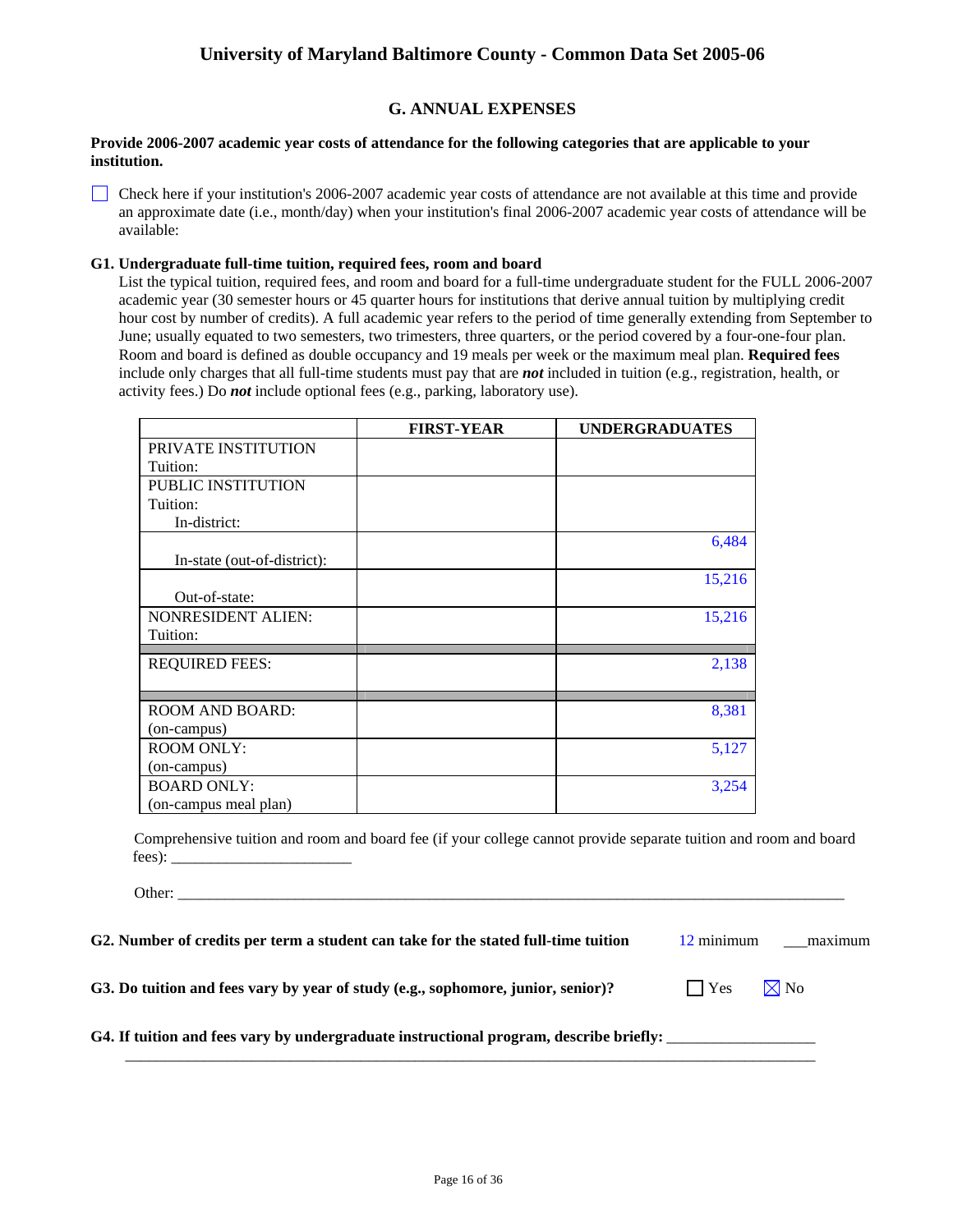|                     | <b>Residents</b> | <b>Commuters</b><br>(living at home) | <b>Commuters</b><br>(not living at<br>home) |
|---------------------|------------------|--------------------------------------|---------------------------------------------|
| Books and supplies: | 1,000            | 1,000                                | 1,000                                       |
| Room only:          |                  |                                      | 8,021                                       |
| Board only:         |                  | 1,500                                | 3,269                                       |
| Transportation:     | 600              | 2,500                                | 2,500                                       |
| Other expenses:     | 1,446            | 1,446                                | 1,446                                       |

**G5. Provide the estimated expenses for a typical full-time undergraduate student:** 

# **G6. Undergraduate per-credit-hour charges (tuition only):**

| <b>PRIVATE INSTITUTIONS:</b> |     |
|------------------------------|-----|
|                              |     |
|                              |     |
| PUBLIC INSTITUTIONS          |     |
|                              |     |
| In-district:                 |     |
|                              |     |
|                              | 270 |
|                              |     |
| In-state (out-of-district):  |     |
|                              |     |
|                              | 633 |
| Out-of-state:                |     |
|                              |     |
| <b>NONRESIDENT ALIENS:</b>   | 633 |
|                              |     |
|                              |     |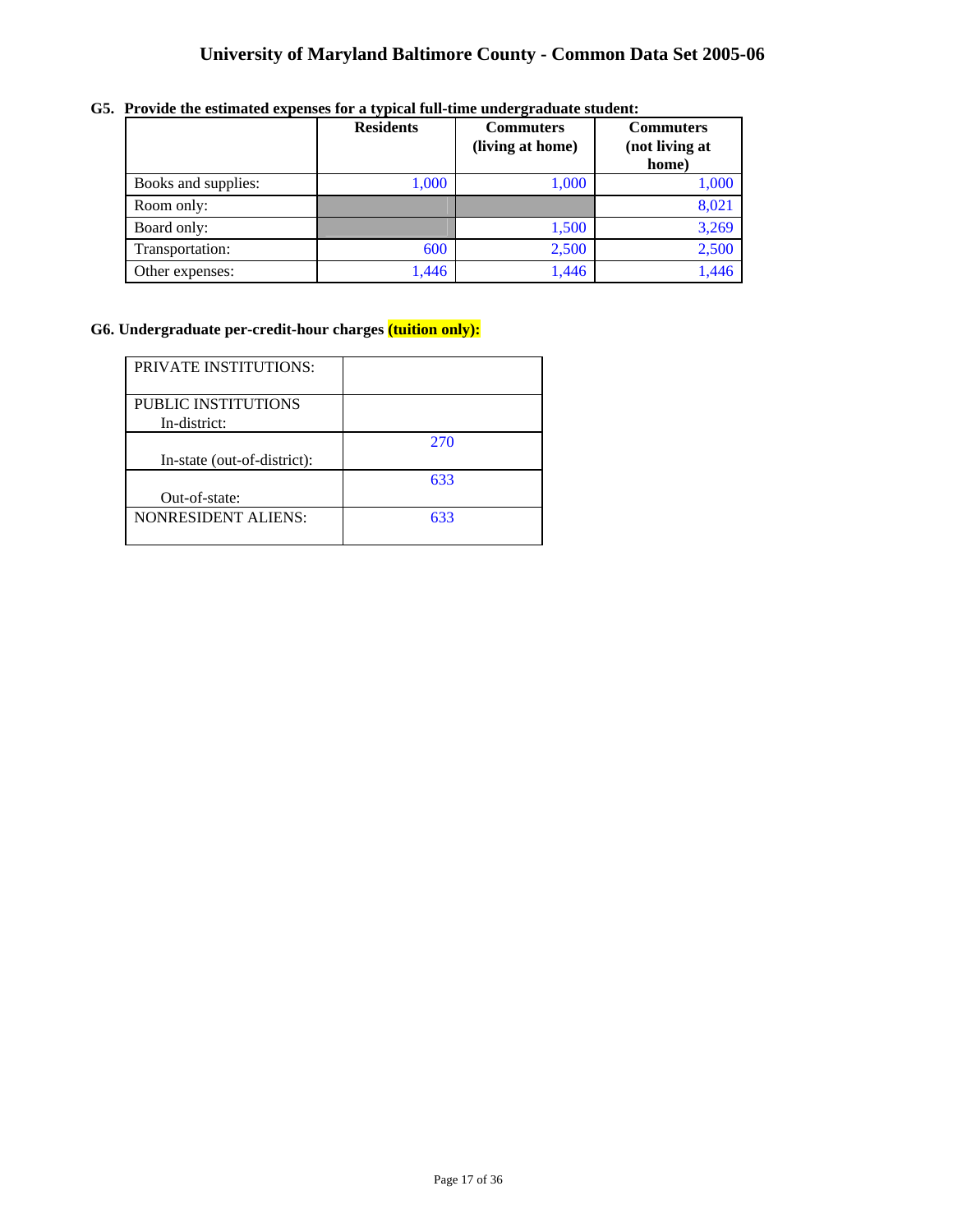# **H. FINANCIAL AID**

## **Please refer to the following financial aid definitions when completing Section H.**

**Awarded aid:** The dollar amounts offered to financial aid applicants.

**Financial aid applicant:** Any applicant who submits **any one of** the institutionally required financial aid applications/forms, such as the FAFSA.

**Indebtedness:** Aggregate dollar amount borrowed through any loan programs (federal, state, subsidized, unsubsidized, private, etc.; excluding parent loans) while the student was enrolled at an institution. Student loans co-signed by a parent are assumed to be the responsibility of the student and **should** be included.

**Institutional and external funds**: Endowment, alumni, or external monies for which the institution determines the recipient or the dollar amount awarded.

**Financial need:** As determined by your institution using the federal methodology and/or your institution's own standards.

**Need-based aid:** College-funded or college-administered award from institutional, state, federal, or other sources for which a student must have financial need to qualify. This includes both institutional and noninstitutional student aid (grants, jobs, and loans).

**Need-based scholarship or grant aid:** Scholarships and grants from institutional, state, federal, or other sources for which a student must have financial need to qualify.

**Need-based self-help aid:** Loans and jobs from institutional, state, federal, or other sources for which a student must demonstrate financial need to qualify.

**Non-need-based scholarship or grant aid:** Scholarships and grants, gifts, or merit-based aid from institutional, state, federal, or other sources (including unrestricted funds or gifts and endowment income) awarded solely on the basis of academic achievement, merit, or any other non-need-based reason. When reporting questions H1 and H2, non-need-based aid that is used to meet need should be counted as need-based aid.

**Note: Suggested order of precedence for counting non-need money as need-based:** 

Non-need institutional grants Non-need tuition waivers Non-need athletic awards Non-need federal grants Non-need state grants Non-need outside grants Non-need student loans Non-need parent loans Non-need work

**Non-need-based self-help aid:** Loans and jobs from institutional, state, or other sources for which a student need not demonstrate financial need to qualify.

**Scholarships/grants from external sources:** Monies received from outside (private) sources that the student brings with them (e.g., Kiwanis, National Merit scholarships). The institution may process paperwork to receive the dollars, but it has no role in determining the recipient or the dollar amount awarded.

**Work study and employment**: Federal and state work study aid, and any employment packaged by your institution in financial aid awards.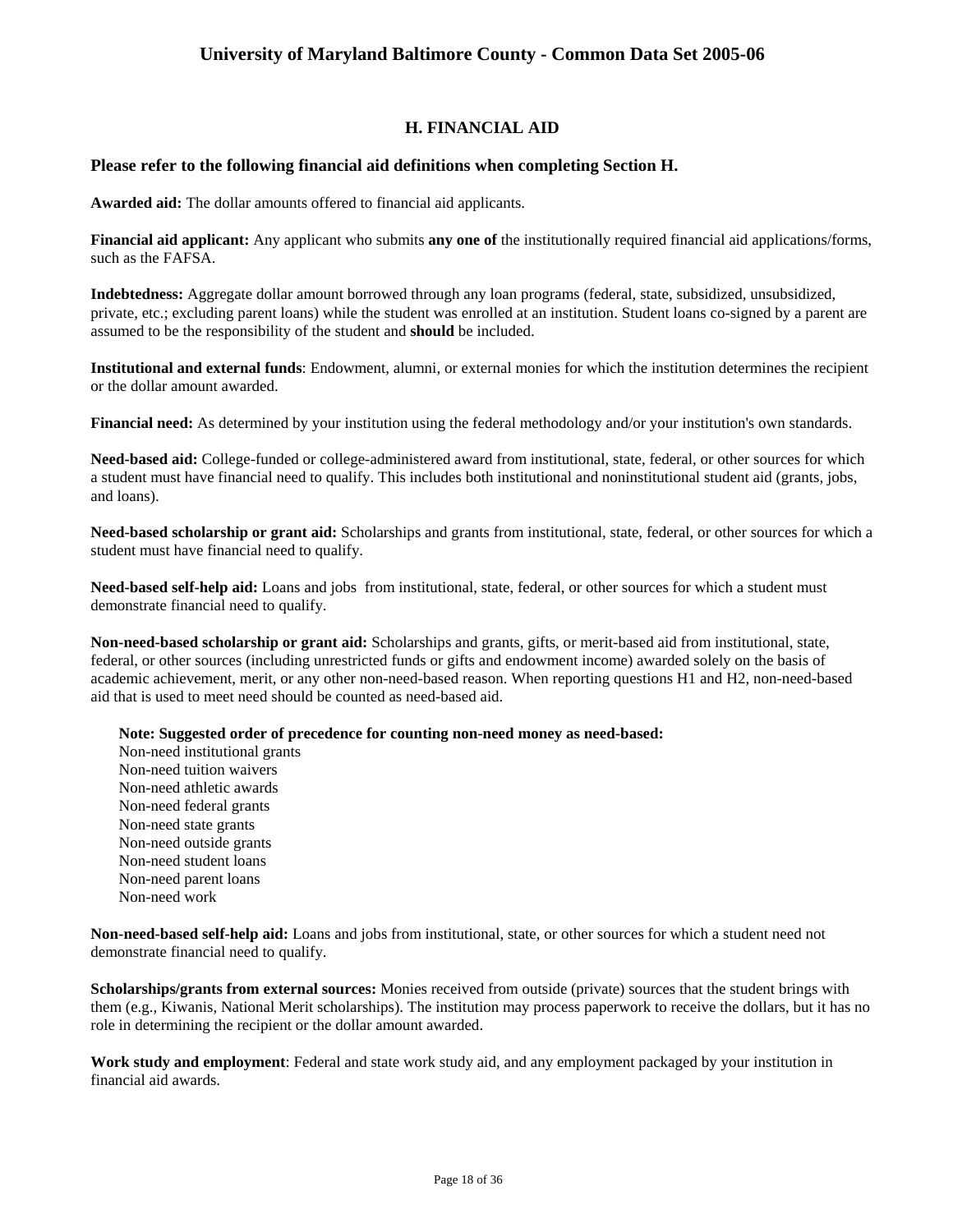## **Aid Awarded to Enrolled Undergraduates**

**H1.** Enter total dollar amounts **awarded** to enrolled full-time and less than full-time degree-seeking undergraduates **(using the same cohort reported in CDS Question B1, "total degree-seeking" undergraduates)** in the following categories. (Note: If the data being reported are final figures for the 2004-2005 academic year (see the next item below), use the 2004-2005 academic year's CDS Question B1 cohort.) Include aid awarded to international students (i.e., those not qualifying for federal aid). **Aid that is non-need-based but that was used to meet need should be reported in the need-based aid column. (For a suggested order of precedence in assigning categories of aid to cover need, see the entry for "non-need-based scholarship or grant aid" on the last page of the definitions section.)** 

Indicate the academic year for which data are reported for **items H1**, **H2**, **H2A**, and **H6** below:  $\Box$  2005-2006 estimated or  $\boxtimes$  2004-2005 final

Which needs-analysis methodology does your institution use in awarding institutional aid? **(Formerly H3)** 

- X Federal methodology (FM)
- \_\_\_ Institutional methodology (IM)

\_\_\_ Both FM and IM

|                                                                                                                                                                                              | Need-based<br>(Include non-need-based<br>aid use to meet need.) | Non-need-based<br>(Exclude non-need-based<br>aid use to meet need.) |
|----------------------------------------------------------------------------------------------------------------------------------------------------------------------------------------------|-----------------------------------------------------------------|---------------------------------------------------------------------|
|                                                                                                                                                                                              | \$                                                              | \$                                                                  |
| <b>Scholarships/Grants</b>                                                                                                                                                                   |                                                                 |                                                                     |
| Federal                                                                                                                                                                                      | 5,814,792                                                       | 53,835                                                              |
| State (i.e., all states, not only the state in<br>which your institution is located)                                                                                                         | 4,829,793                                                       | 2,160,157                                                           |
| Institutional (endowment, alumni, or<br>other institutional awards) and external<br>funds awarded by the college excluding<br>athletic aid and tuition waivers (which are<br>reported below) | 1,016,125                                                       | 14,160,040                                                          |
| Scholarships/grants from external sources<br>(e.g., Kiwanis, National Merit) not<br>awarded by the college                                                                                   | n/a                                                             | 795,838                                                             |
| <b>Total Scholarships/Grants</b>                                                                                                                                                             | 11,660,710                                                      | 17,169,872                                                          |
| <b>Self-Help</b>                                                                                                                                                                             |                                                                 |                                                                     |
| Student loans from all sources (excluding<br>parent loans)                                                                                                                                   | 10,934,047                                                      | 11,525,346                                                          |
| Federal Work-Study                                                                                                                                                                           | 297,686                                                         |                                                                     |
| State and other (e.g., institutional) work-<br>study/employment (Note: Excludes<br>Federal Work-Study captured above.)                                                                       | n/a                                                             | 731,850                                                             |
| <b>Total Self-Help</b>                                                                                                                                                                       | 11,231,733                                                      | 12,257,196                                                          |
| <b>Parent Loans</b>                                                                                                                                                                          | n/a                                                             | 8,013,253                                                           |
| <b>Tuition Waivers</b><br>Note: Reporting is optional. Report tuition<br>waivers in this row if you choose to report<br>them. Do not report tuition waivers<br>elsewhere.                    | n/a                                                             | 1,566,681                                                           |
| <b>Athletic Awards</b>                                                                                                                                                                       | n/a                                                             | 1,820,620                                                           |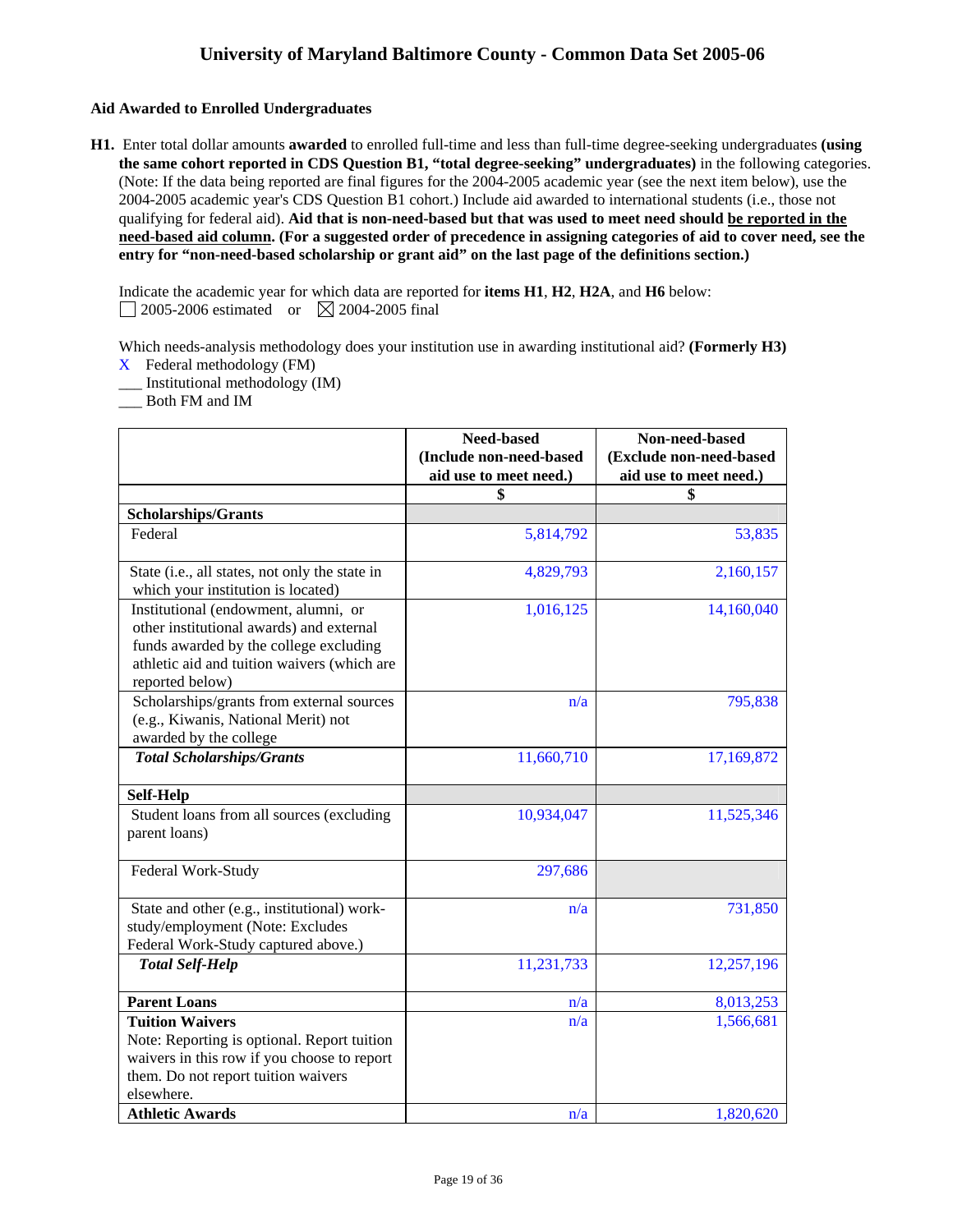**H2. Number of Enrolled Students Awarded Aid:** List the number of degree-seeking full-time and less-than-full-time undergraduates who applied for and were awarded financial aid from any source. **Aid that is non-need-based but that**  was used to meet need should be counted as need-based aid. Numbers should reflect the cohort awarded the dollars reported in H1. Note: In the chart below, students may be counted in more than one row, and full-time freshmen should also be counted as full-time undergraduates.

|                  |                                                                                                                                                                                                                                                                                        | <b>First-time</b>            | <b>Full-time</b>           | <b>Less Than</b>              |
|------------------|----------------------------------------------------------------------------------------------------------------------------------------------------------------------------------------------------------------------------------------------------------------------------------------|------------------------------|----------------------------|-------------------------------|
|                  |                                                                                                                                                                                                                                                                                        | <b>Full-time</b><br>Freshmen | Undergrad<br>(Incl. Fresh) | <b>Full-time</b><br>Undergrad |
| a)               | Number of degree-seeking undergraduate students (CDS Item B1 if<br>reporting on Fall 2005 cohort)                                                                                                                                                                                      | 1403                         | 8145                       | 1355                          |
| b)               | Number of students in line a who applied for need-based financial aid                                                                                                                                                                                                                  | 925                          | 4661                       | 548                           |
| $\mathbf{c}$ )   | Number of students in line <b>b</b> who were determined to have financial need                                                                                                                                                                                                         | 630                          | 3733                       | 500                           |
| $\rm d$          | Number of students in line c who were awarded any financial aid                                                                                                                                                                                                                        | 630                          | 3731                       | 500                           |
| e)               | Number of students in line d who were awarded any need-based<br>scholarship or grant aid                                                                                                                                                                                               | 420                          | 2536                       | 306                           |
| f)               | Number of students in line <b>d</b> who were awarded any need-based self-help<br>aid                                                                                                                                                                                                   | 579                          | 3613                       | 500                           |
| g)               | Number of students in line d who were awarded any non-need-based<br>scholarship or grant aid                                                                                                                                                                                           | 580                          | 2492                       | 111                           |
| h)               | Number of students in line d whose need was fully met (exclude PLUS<br>loans, unsubsidized loans, and private alternative loans)                                                                                                                                                       | 172                          | 1134                       | 36                            |
| $\mathbf{i}$     | On average, the percentage of need that was met of students who were<br>awarded any need-based aid. Exclude any aid that was awarded in excess<br>of need as well as any resources that were awarded to replace EFC<br>(PLUS loans, unsubsidized loans, and private alternative loans) | 77%                          | 71%                        | 50%                           |
| j)               | The average financial aid package of those in line <b>d.</b> Exclude any<br>resources that were awarded to replace EFC (PLUS loans, unsubsidized<br>loans, and private alternative loans)                                                                                              | \$9335                       | \$9527                     | \$7713                        |
| k)               | Average need-based scholarship or grant award of those in line e                                                                                                                                                                                                                       | \$4761                       | \$5090                     | \$3608                        |
| $\left  \right $ | Average need-based self-help award (excluding PLUS loans,<br>unsubsidized loans, and private alternative loans) of those in line f                                                                                                                                                     | \$3475                       | \$4489                     | \$4966                        |
| m)               | Average need-based loan (excluding PLUS loans, unsubsidized loans,<br>and private alternative loans) of those in line f who were awarded a need-                                                                                                                                       |                              |                            |                               |
|                  | based loan                                                                                                                                                                                                                                                                             | \$3060                       | \$4304                     | \$4881                        |

**H2A. Number of Enrolled Students Awarded Non-need-based Scholarships and Grants:** List the number of degreeseeking full-time and less-than-full-time undergraduates who had no financial need and who were awarded institutional—not external—non-need-based scholarship or grant aid. Numbers should reflect the cohort awarded the dollars reported in H1. Note: In the chart below, students may be counted in more than one row, and full-time freshmen should also be counted as full-time undergraduates.

|          |                                                                            | <b>First-time</b> | <b>Full-time</b> | <b>Less Than</b> |
|----------|----------------------------------------------------------------------------|-------------------|------------------|------------------|
|          |                                                                            | <b>Full-time</b>  | Undergrad        | <b>Full-time</b> |
|          |                                                                            | Freshmen          | (Incl. Fresh)    | Undergrad        |
| n)       | Number of students in line <b>a</b> who had no financial need and who were | 287               | 572              | 6                |
|          | awarded institutional non-need-based scholarship or grant aid (exclude     |                   |                  |                  |
|          | those who were awarded athletic awards and tuition benefits)               |                   |                  |                  |
| $\Omega$ | Average dollar amount of institutional non-need-based scholarship and      |                   |                  |                  |
|          | grant aid awarded to students in line <b>n</b>                             | \$3839            | \$3268           | \$2033           |
| p)       | Number of students in line a who were awarded an institutional non-        | 125               | 523              | $\Omega$         |
|          | need-based athletic scholarship or grant                                   |                   |                  |                  |
| q)       | Average dollar amount of institutional non-need-based athletic             |                   |                  |                  |
|          | scholarships and grants awarded to students in line <b>p</b>               | \$3524            | \$3651           | $\$0$            |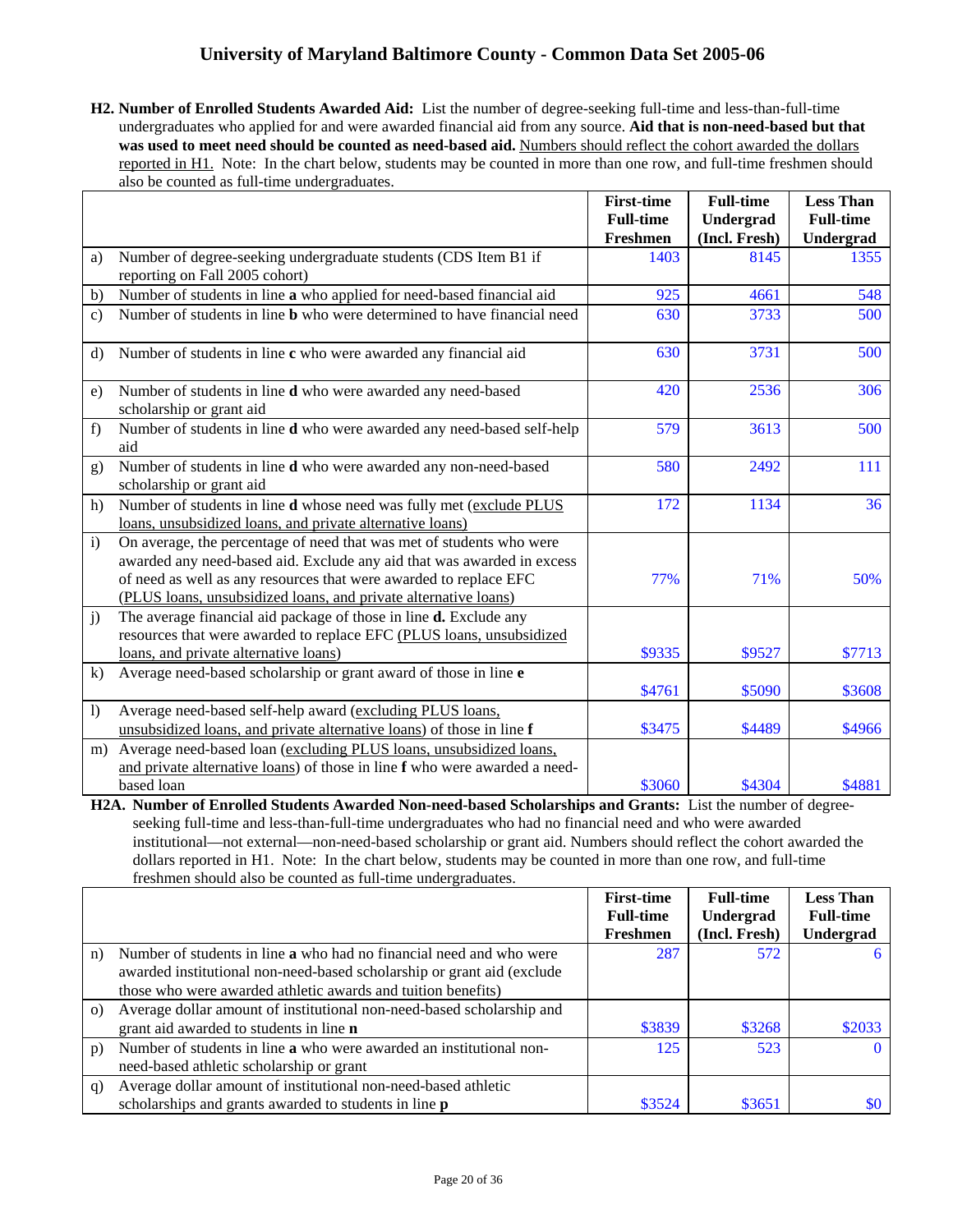**H3:** Incorporated into H1 above.

- **H4.** Provide the percentage of the 2005 undergraduate class who graduated between July 1, 2004 and June 30, 2005 and borrowed at any time through any loan programs (federal, state, subsidized, unsubsidized, private, etc.; exclude parent loans). Include only students who borrowed while enrolled at your institution. 47.6%
- **H5.** Report the average per-borrower cumulative undergraduate indebtedness of those in line H4. Do not include money borrowed at other institutions: \$19,018

**Aid to Undergraduate Degree-seeking Nonresident Aliens** (Note: Report numbers and dollar amounts for the same academic year checked in item H1.)

**H6.** Indicate your institution's policy regarding institutional scholarship and grant aid for undergraduate degree-seeking nonresident aliens:



Institutional need-based scholarship or grant aid is available

Institutional non-need-based scholarship or grant aid is available

区 Institutional scholarship and grant aid is not available

If institutional financial aid is available for undergraduate degree-seeking nonresident aliens, provide the number of undergraduate degree-seeking nonresident aliens who were awarded need-based or non-need-based aid:

Average dollar amount of institutional financial aid awarded to undergraduate degree-seeking nonresident aliens: \$ \_\_\_\_\_\_\_\_\_\_\_\_\_\_

Total dollar amount of institutional financial aid awarded to undergraduate degree-seeking nonresident aliens:  $\mathbb S$ 

**H7.** Check off all financial aid forms nonresident alien first-year financial aid applicants must submit:

| Institution's own financial aid form                     |
|----------------------------------------------------------|
| CSS/Financial Aid PROFILE                                |
| <b>International</b> Student's Financial Aid Application |
| <b>International Student's Certification of Finances</b> |
| Other:                                                   |

## **Process for First-Year/Freshman Students**

**H8.** Check off all financial aid forms domestic first-year (freshman) financial aid applicants must submit:

| <b>FAFSA</b>                         |
|--------------------------------------|
| Institution's own financial aid form |
| <b>CSS/Financial Aid PROFILE</b>     |
| State aid form                       |
| <b>Noncustodial PROFILE</b>          |
| <b>Business/Farm Supplement</b>      |
| Other:                               |
|                                      |

**H9.** Indicate filing dates for first-year (freshman) students:

Priority date for filing required financial aid forms: February  $14<sup>th</sup>$ Deadline for filing required financial aid forms: NA No deadline for filing required forms (applications processed on a rolling basis): \_\_\_\_\_\_\_\_\_\_\_\_\_\_\_\_\_\_\_\_\_\_\_\_\_\_\_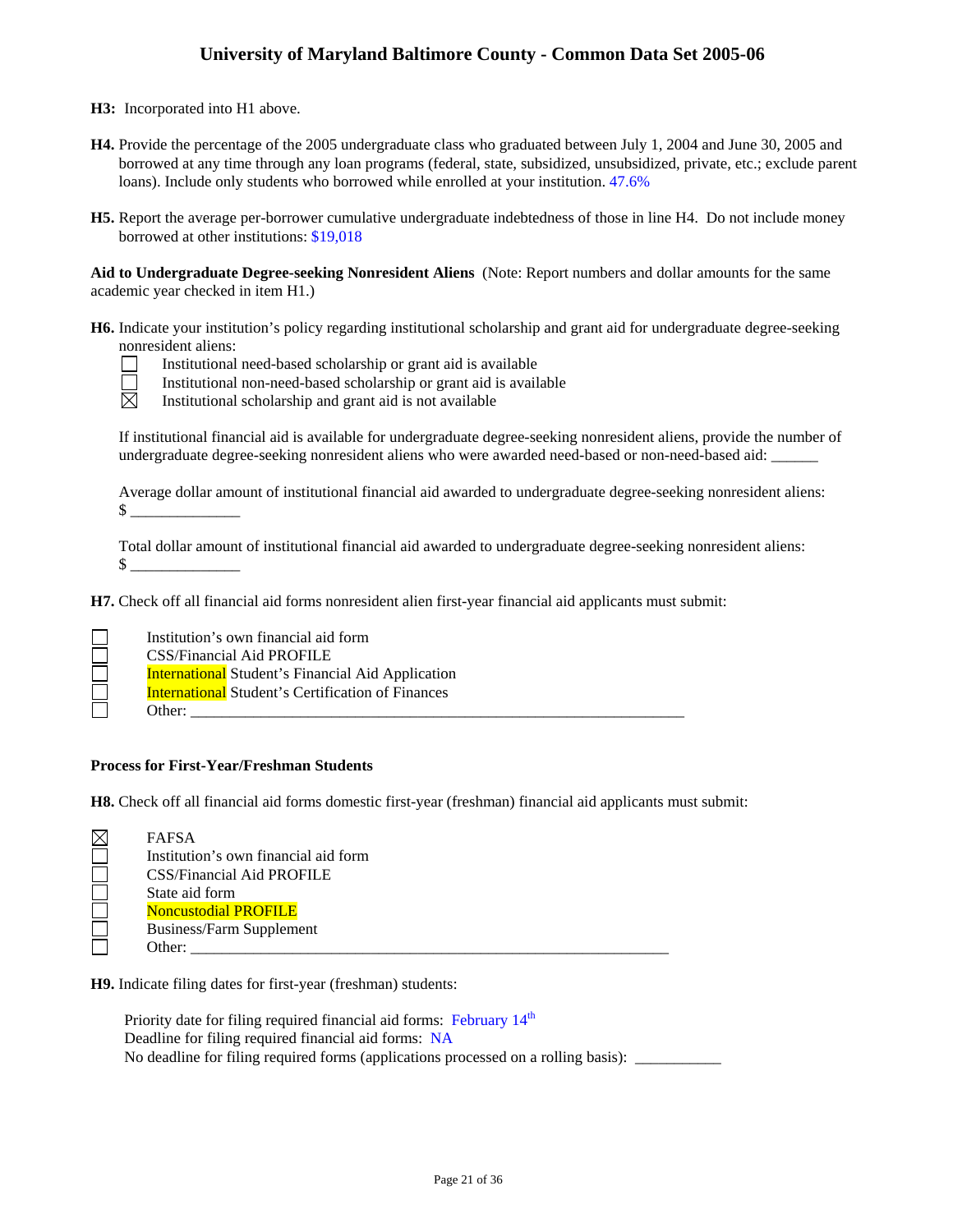**H10.** Indicate notification dates for first-year (freshman) students (answer a or b):

- a.) Students notified on or about (date): March  $30<sup>th</sup>$
- b.) Students notified on a rolling basis:  $yes/no$  If yes, starting date: March  $30<sup>th</sup>$

### **H11.** Indicate reply dates:

Students must reply by (date): NA or within NA weeks of notification.

### **Types of Aid Available**

Please check off all types of aid available to undergraduates at your institution:

#### **H12.** Loans

|                                     | FEDERAL DIRECT STUDENT LOAN PROGRAM (DIRECT LOAN)<br>Direct Subsidized Stafford Loans<br>Direct Unsubsidized Stafford Loans<br>Direct PLUS Loans            |  |  |  |
|-------------------------------------|-------------------------------------------------------------------------------------------------------------------------------------------------------------|--|--|--|
|                                     | FEDERAL FAMILY EDUCATION LOAN PROGRAM (FFEL)<br>FFEL Subsidized Stafford Loans<br>FFEL Unsubsidized Stafford Loans<br><b>FFEL PLUS Loans</b>                |  |  |  |
|                                     | Federal Perkins Loans<br><b>Federal Nursing Loans</b><br><b>State Loans</b><br>College/university loans from institutional funds<br>Other (specify): $\_\_$ |  |  |  |
| <b>H13.</b> Scholarships and Grants |                                                                                                                                                             |  |  |  |

| NEED-BASED:                                                          |
|----------------------------------------------------------------------|
| Federal Pell                                                         |
| <b>SEOG</b>                                                          |
| State scholarships/grants                                            |
| Private scholarships                                                 |
| College/university scholarship or grant aid from institutional funds |
| United Negro College Fund                                            |
| Federal Nursing Scholarship                                          |
| Other (specify):                                                     |

**H14.** Check off criteria used in awarding institutional aid. Check all that apply.

| Non-need  | <b>Need-based</b> |                    | Non-need  | <b>Need-based</b> |                          |
|-----------|-------------------|--------------------|-----------|-------------------|--------------------------|
| $\Lambda$ |                   | Academics          |           |                   | Leadership               |
|           |                   | Alumni affiliation |           |                   | Minority status          |
|           |                   | Art                | $\Lambda$ |                   | Music/drama              |
|           |                   | Athletics          |           |                   | Religious affiliation    |
|           |                   | Job skills         |           |                   | State/district residency |
|           |                   | <b>ROTC</b>        |           |                   |                          |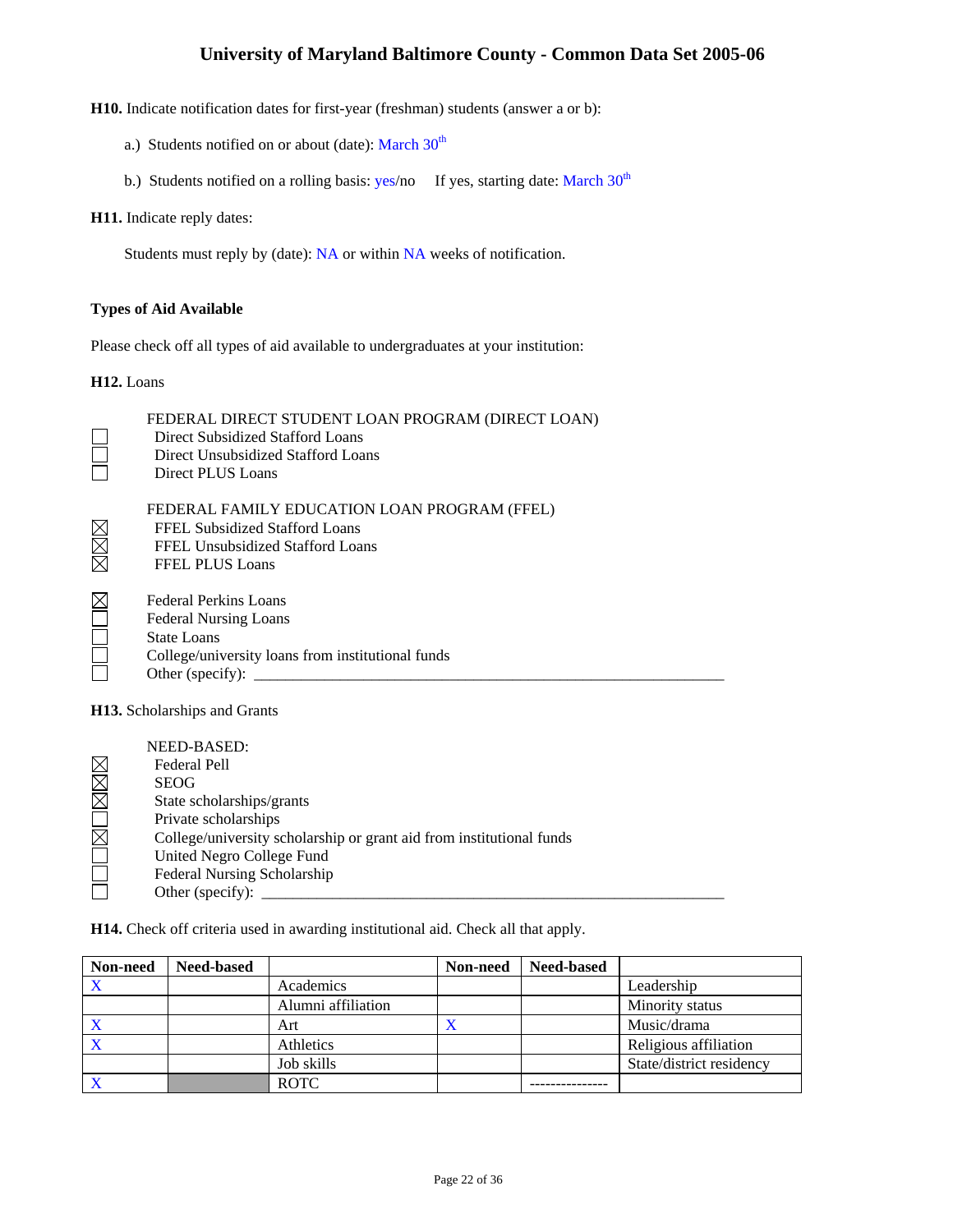# **I. INSTRUCTIONAL FACULTY AND CLASS SIZE**

### **I-1. Please report the number of instructional faculty members in each category for Fall 2005. Include faculty who are on your institution's payroll on the census date your institution uses for IPEDS/AAUP.**

The following definition of instructional faculty is used by the American Association of University Professors (AAUP) in its annual Faculty Compensation Survey. Instructional Faculty is defined as those members of the instructional-research staff whose major regular assignment is instruction, including those with released time for research. Use the chart below to determine inclusions and exclusions:

|                                                                                                                                                                                                                                             | Full-time | Part-time                                                                   |
|---------------------------------------------------------------------------------------------------------------------------------------------------------------------------------------------------------------------------------------------|-----------|-----------------------------------------------------------------------------|
| (a) instructional faculty in preclinical and clinical medicine, faculty<br>who are not paid (e.g., those who donate their services or are in the<br>military), or research-only faculty, post-doctoral fellows, or pre-<br>doctoral fellows | Exclude   | Include only if<br>they teach one or<br>more non-clinical<br>credit courses |
| (b) administrative officers with titles such as dean of students,<br>librarian, registrar, coach, and the like, even though they may<br>devote part of their time to classroom instruction and may have<br>faculty status                   | Exclude   | Include if they<br>teach one or more<br>non-clinical credit<br>courses      |
| (C) other administrators/staff who teach one or more non-clinical<br>credit courses even though they do not have faculty status                                                                                                             | Exclude   | Include                                                                     |
| (d) undergraduate or graduate students who assist in the instruction<br>of courses, but have titles such as teaching assistant, teaching<br>fellow, and the like                                                                            | Exclude   | Exclude                                                                     |
| (e) faculty on sabbatical or leave with pay                                                                                                                                                                                                 | Include   | Exclude                                                                     |
| (f) faculty on leave without pay                                                                                                                                                                                                            | Exclude   | Exclude                                                                     |
| (g) replacement faculty for faculty on sabbatical leave or leave with<br>pay                                                                                                                                                                | Exclude   | Include                                                                     |

*Full-time instructional faculty:* faculty employed on a full-time basis for instruction (including those with released time for research)

*Part-time instructional faculty:* Adjuncts and other instructors being paid solely for part-time classroom instruction. Also includes full-time faculty teaching less than two semesters, three quarters, two trimesters, or two four-month sessions. Employees who are not considered full-time instruction faculty but who teach one or more non-clinical credit courses may be counted as part-time faculty.

*Minority faculty*: includes faculty who designate themselves as black, non-Hispanic; American Indian or Alaskan native; Asian or Pacific Islander; or Hispanic.

*Doctorate*: includes such degrees as Doctor of Philosophy, Doctor of Education, Doctor of Juridical Science, and Doctor of Public Health in any field such as arts, sciences, education, engineering, business, and public administration.

*First-professional*: includes the fields of dentistry (DDS or DMD), medicine (MD), optometry (OD), osteopathic medicine (DO), pharmacy (DPharm or BPharm), podiatric medicine (DPM), veterinary medicine (DVM), chiropractic (DC or DCM), law (JD) and theological professions (MDiv, MHL).

*Terminal master's degree*: a master's degree that is considered the highest degree in a field: example, M. Arch ( in architecture) and MFA (master of fine arts in art or theater).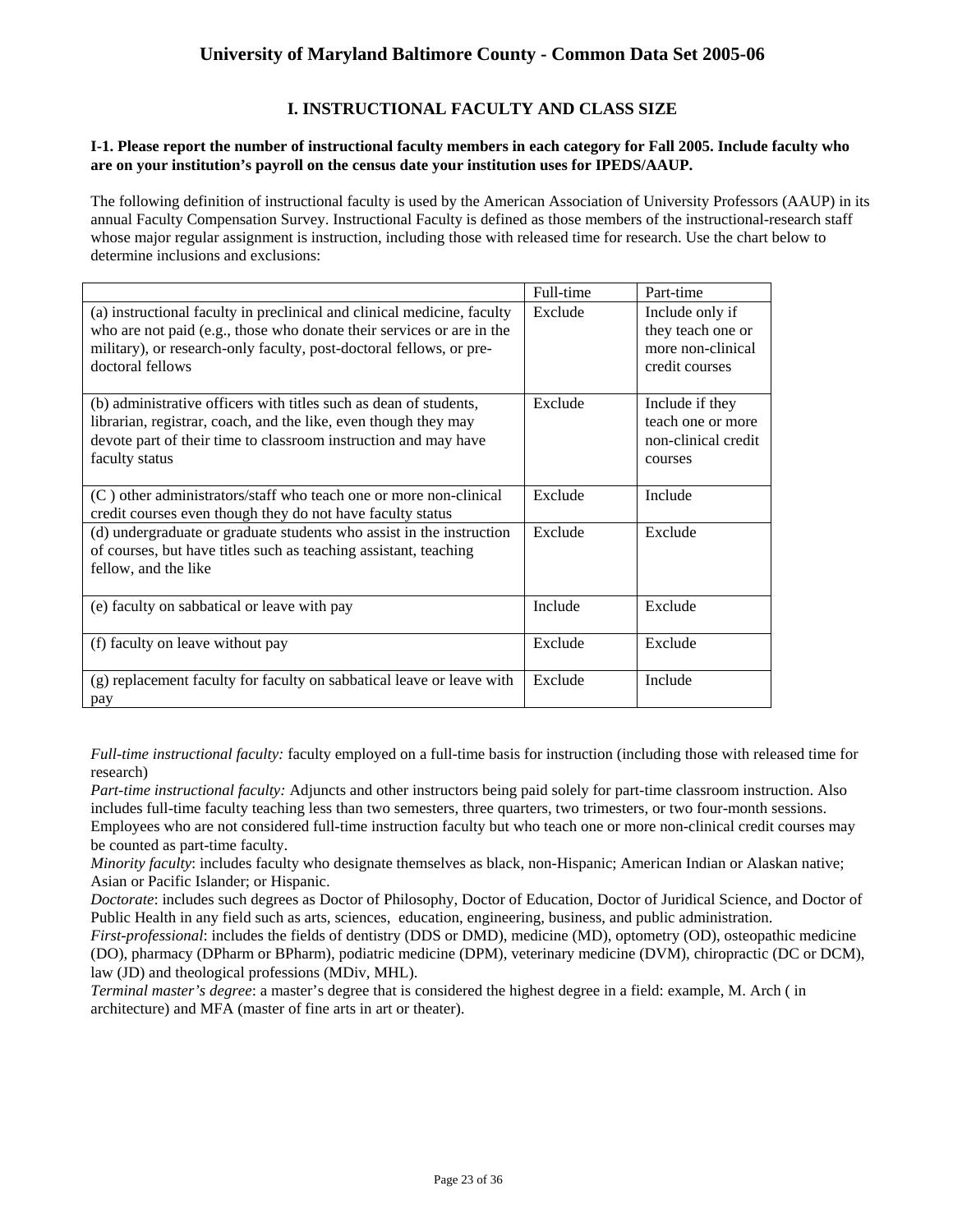|                                                  | <b>Full-time</b> | <b>Part-time</b> | <b>Total</b> |
|--------------------------------------------------|------------------|------------------|--------------|
| Total number of instructional faculty<br>a.)     | 458              | 295              | 753          |
| Total number who are members of<br>b.            | 67               | 48               | 115          |
| minority groups                                  |                  |                  |              |
| Total number who are women<br>c.                 | 175              | 127              | 302          |
| Total number who are men<br>d.                   | 283              | 168              | 451          |
| Total number who are nonresident aliens<br>$e$ . | 26               | $\mathbf Q$      | 35           |
| (international)                                  |                  |                  |              |
| Total number with doctorate, first<br>$f$ .      | 410              | 92               | 502          |
| professional, or other terminal degree           |                  |                  |              |
| Total number whose highest degree is a<br>g.)    | 43               | 120              | 163          |
| master's but not a terminal master's             |                  |                  |              |
| Total number whose highest degree is a<br>h.     | 4                | 27               | 31           |
| bachelor's                                       |                  |                  |              |
| Total number whose highest degree is<br>i.)      |                  | 56               | 57           |
| unknown or other (Note: Items $f, g, h$ ,        |                  |                  |              |
| and <b>i</b> must sum up to item <b>a</b> .)     |                  |                  |              |
| j.) Total number in stand-alone                  | $\Omega$         | $\Omega$         | $\Omega$     |
| graduate/professional programs in which          |                  |                  |              |
| faculty teach virtually only graduate-level      |                  |                  |              |
| students                                         |                  |                  |              |

## **I-2. Student to Faculty Ratio**

Report the Fall 2005 ratio of full-time equivalent students (full-time plus 1/3 part time) to full-time equivalent instructional faculty (full time plus 1/3 part time). In the ratio calculations, exclude both faculty and students in stand-alone graduate or professional programs such as medicine, law, veterinary, dentistry, social work, business, or public health in which faculty teach virtually only graduate level students. Do not count undergraduate or graduate student teaching assistants as faculty.

Fall 2005 Student to Faculty ratio: \_17.6\_\_\_\_ to 1 (based on \_9791\_ students and \_556\_\_\_ faculty).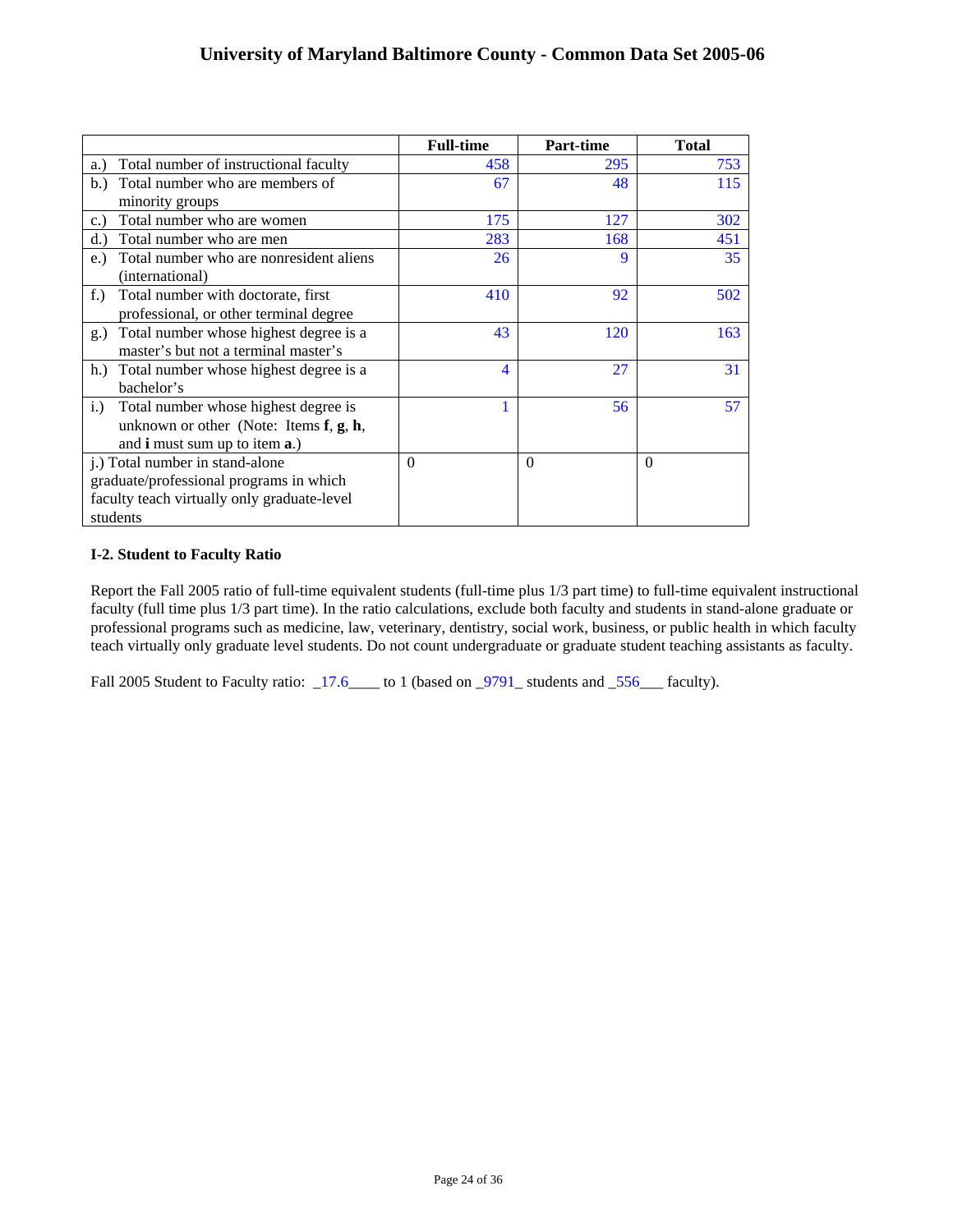### **I-3. Undergraduate Class Size**

In the table below, please use the following definitions to report information about the size of classes and class sections offered in the Fall 2005 term.

*Class Sections:* A class section is an organized course offered for credit, identified by discipline and number, meeting at a stated time or times in a classroom or similar setting, and not a subsection such as a laboratory or discussion session. Undergraduate class sections are defined as any sections in which at least one degree-seeking undergraduate student is enrolled for credit. Exclude distance learning classes and noncredit classes and individual instruction such as dissertation or thesis research, music instruction, or one-to-one readings. Exclude students in independent study, co-operative programs, internships, foreign language taped tutor sessions, practicums, and all students in one-on-one classes. Each class section should be counted only once and should not be duplicated because of course catalog cross-listings.

*Class Subsections:* A class subsection includes any subsection of a course, such as laboratory, recitation, and discussion subsections that are supplementary in nature and are scheduled to meet separately from the lecture portion of the course. Undergraduate subsections are defined as any subsections of courses in which degree-seeking undergraduate students enrolled for credit. As above, exclude noncredit classes and individual instruction such as dissertation or thesis research, music instruction, or one-to-one readings. Each class subsection should be counted only once and should not be duplicated because of cross-listings.

Using the above definitions, please report for each of the following class-size intervals the number of *class sections* and *class subsections* offered in Fall 2005. For example, a lecture class with 800 students who met at another time in 40 separate labs with 20 students should be counted once in the "100+" column in the class section column and 40 times under the "20-29" column of the class subsections table.

### **Number of Class Sections with Undergraduates Enrolled**

| ------ <b>-</b> ---             |       |         |         |         |       |       |        |       |
|---------------------------------|-------|---------|---------|---------|-------|-------|--------|-------|
|                                 | $2-9$ | $10-19$ | $20-29$ | 30-39   | 40-49 | 50-99 | $100+$ | Total |
| <b>CLASS</b><br><b>SECTIONS</b> | 217   | 342     | 293     | 195     | 98    | 16    | 47     | 1308  |
|                                 |       |         |         |         |       |       |        |       |
|                                 | $2-9$ | $10-19$ | $20-29$ | $30-39$ | 40-49 | 50-99 | $100+$ | Total |
| <b>CLASS SUB-</b>               | 21    | 45      | 17      |         |       |       |        | 83    |
| <b>SECTIONS</b>                 |       |         |         |         |       |       |        |       |

#### **Undergraduate Class Size (provide numbers)**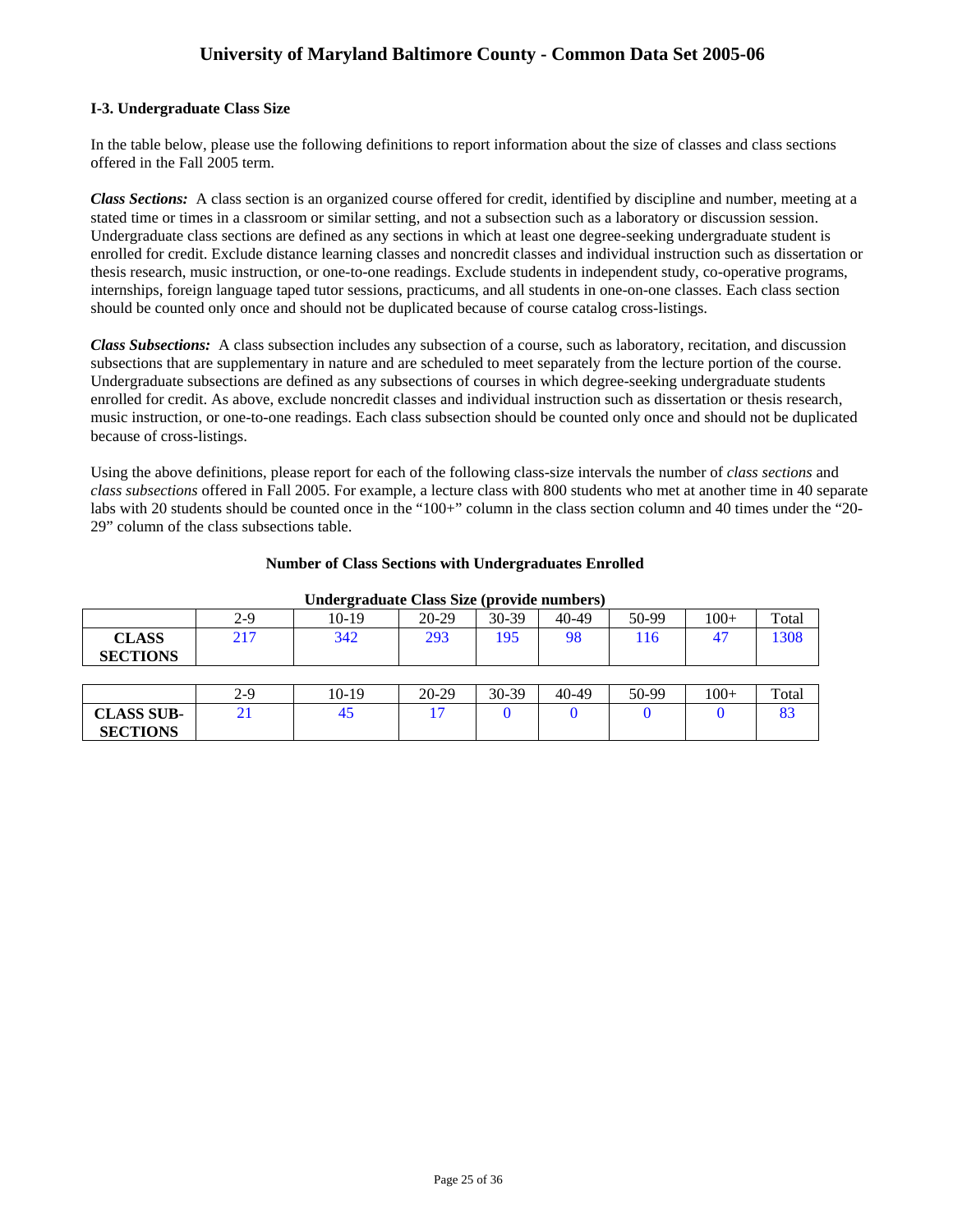# **J. Disciplinary areas of DEGREES CONFERRED**

## **Degrees conferred between July 1, 2004 and June 30, 2005**

For each of the following discipline areas, provide the percentage of diplomas/certificates, associate, and bachelor's degrees awarded. To determine the percentage, use majors, not headcount (e.g., students with one degree but a double major will be represented twice). Calculate the percentage from your institution's IPEDS Completions by using the sum of 1<sup>st</sup> and 2<sup>nd</sup> majors for each CIP code as the numerator and the sum of the Grand Total by 1st Majors and the Grand Total by 2<sup>nd</sup> major as the denominator. If you prefer, you can compute the percentages using  $1<sup>st</sup>$  majors only.

| Category                            | Diploma/<br><b>Associate</b> |  | <b>Bachelor's</b> | <b>CIP 2000</b>      |  |
|-------------------------------------|------------------------------|--|-------------------|----------------------|--|
|                                     | <b>Certificates</b>          |  |                   | <b>Categories to</b> |  |
|                                     |                              |  |                   | <b>Include</b>       |  |
| Agriculture                         |                              |  |                   | 1                    |  |
| Natural resources/environmental     |                              |  | 0.77              | 3                    |  |
| science                             |                              |  |                   |                      |  |
| Architecture                        |                              |  |                   | $\overline{4}$       |  |
| Area and ethnic studies             |                              |  | 2.42              | 5                    |  |
| Communications/journalism           |                              |  |                   | 9                    |  |
| <b>Communication technologies</b>   |                              |  |                   | 10                   |  |
| Computer and information            |                              |  | 24.19             | 11                   |  |
| sciences                            |                              |  |                   |                      |  |
| Personal and culinary services      |                              |  |                   | 12                   |  |
| Education                           |                              |  |                   | 13                   |  |
| Engineering                         |                              |  | 5.99              | 14                   |  |
| Engineering technologies            |                              |  |                   | 15                   |  |
| Foreign languages and literature    |                              |  | 1.43              | 16                   |  |
| <b>Family and consumer sciences</b> |                              |  |                   | 19                   |  |
| Law/legal studies                   |                              |  |                   | $\overline{22}$      |  |
| English                             |                              |  | 5.06              | 23                   |  |
| Liberal arts/general studies        |                              |  |                   | 24                   |  |
| Library science                     |                              |  |                   | 25                   |  |
| Biological/life sciences            |                              |  | 11.32             | 26                   |  |
| <b>Mathematics</b>                  |                              |  | 1.92              | $\overline{27}$      |  |
| Military science and technologies   |                              |  |                   | 29                   |  |
| Interdisciplinary studies           |                              |  | 2.20              | 30                   |  |
| Parks and recreation                |                              |  |                   | 31                   |  |
| Philosophy and religious studies    |                              |  | 0.88              | 38                   |  |
| Theology and religious vocations    |                              |  |                   | 39                   |  |
| <b>Physical sciences</b>            |                              |  | 1.15              | 40                   |  |
| Science technologies                |                              |  |                   | 41                   |  |
| Psychology                          |                              |  | 10.67             | $\overline{42}$      |  |
| Security and protective services    |                              |  |                   | 43                   |  |
| Public administration and social    |                              |  | 3.96              | 44                   |  |
| services                            |                              |  |                   |                      |  |
| Social sciences                     |                              |  | 14.18             | 45                   |  |
| <b>Construction trades</b>          |                              |  |                   | 46                   |  |
| Mechanic and repair technologies    |                              |  |                   | 47                   |  |
| <b>Precision production</b>         |                              |  |                   | 48                   |  |
| <b>Transportation and materials</b> |                              |  |                   | 49                   |  |
| moving                              |                              |  |                   |                      |  |
| Visual and performing arts          |                              |  | 8.36              | 50                   |  |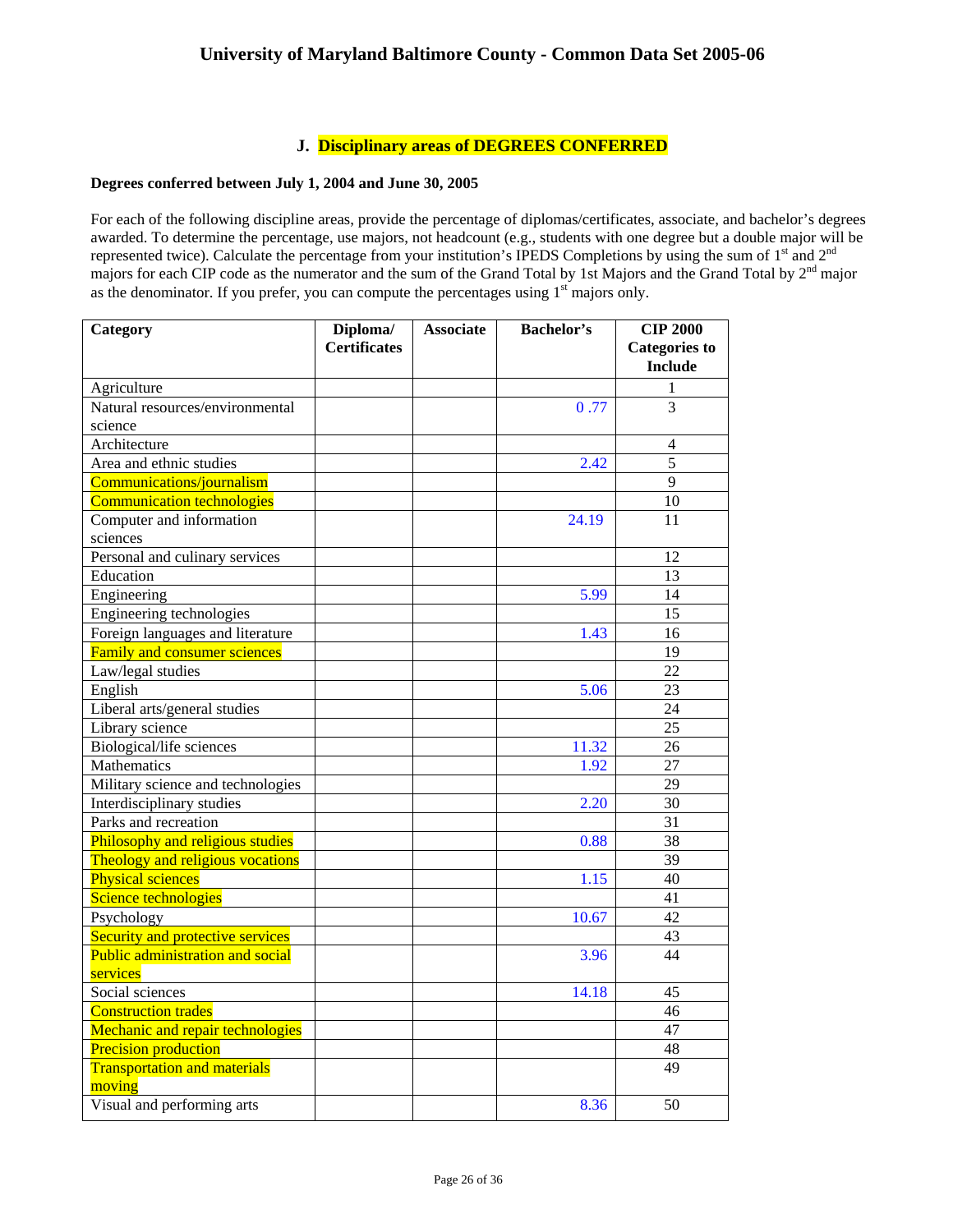| Health professions and related |      |      | 2.58 |    |
|--------------------------------|------|------|------|----|
| sciences                       |      |      |      |    |
| Business/marketing             |      |      |      |    |
| History                        |      |      | 2.91 | 54 |
| Other                          |      |      |      |    |
| <b>TOTAL</b>                   | 100% | 100% | 100% |    |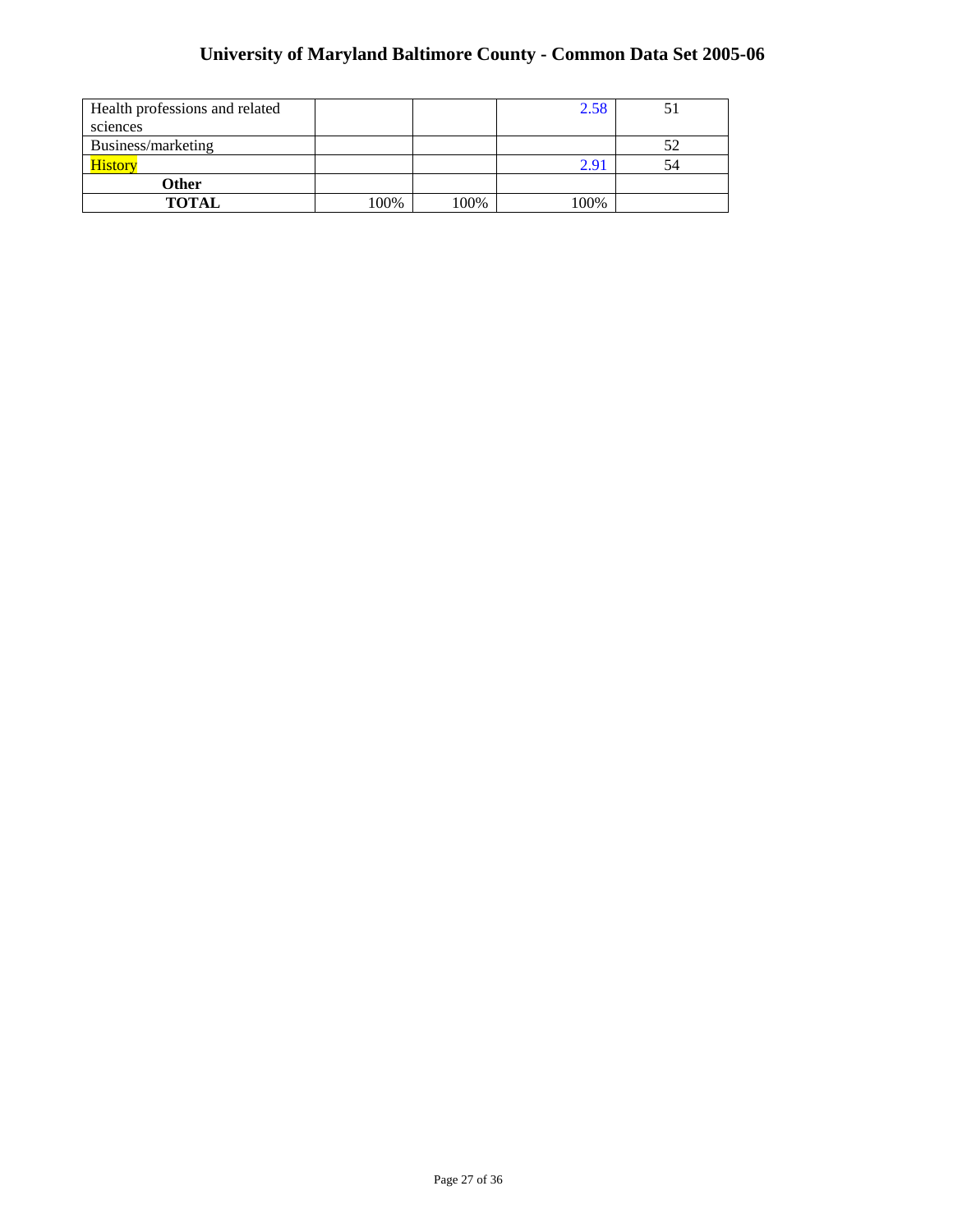## **Common Data Set Definitions**

### ♦ **All definitions related to the financial aid section appear at the end of the Definitions document.**

♦ Items preceded by an asterisk (\*) represent definitions agreed to among publishers which do not appear on the CDS document but may be present on individual publishers' surveys.

**\*Academic advisement:** Plan under which each student is assigned to a faculty member or a trained adviser, who, through regular meetings, helps the student plan and implement immediate and long-term academic and vocational goals.

**Accelerated program:** Completion of a college program of study in fewer than the usual number of years, most often by attending summer sessions and carrying extra courses during the regular academic term**.** 

**Admitted student:** Applicant who is offered admission to a degree-granting program at your institution.

**\*Adult student services:** Admission assistance, support, orientation, and other services expressly for adults who have started college for the first time, or who are re-entering after a lapse of a few years.

**American Indian or Alaska native:** A person having origins in any of the original peoples of North America and who maintains cultural identification through tribal affiliation or community recognition.

**Applicant (first-time, first year):** An individual who has fulfilled the institution's requirements to be considered for admission (including payment or waiving of the application fee, if any) and who has been notified of one of the following actions: admission, nonadmission, placement on waiting list, or application withdrawn (by applicant or institution).

**Application fee:** That amount of money that an institution charges for processing a student's application for acceptance. This amount is *not* creditable toward tuition and required fees, nor is it refundable if the student is not admitted to the institution.

**Asian or Pacific Islander:** A person having origins in any of the original peoples of the Far East, Southeast Asia, the Indian Subcontinent, or Pacific Islands. This includes people from China, Japan, Korea, the Philippine Islands, American Samoa, India, and Vietnam.

**Associate degree:** An award that normally requires at least two but less than four years of full-time equivalent college work.

**Bachelor's degree:** An award (baccalaureate or equivalent degree, as determined by the Secretary of the U.S. Department of Education) that normally requires at least four years but *not* more than five years of full-time equivalent college-level work. This includes ALL bachelor's degrees conferred in a five-year cooperative (work-study plan) program. (A cooperative plan provides for alternate class attendance and employment in business, industry, or government; thus, it allows students to combine actual work experience with their college studies.) Also, it includes bachelor's degrees in which the normal four years of work are completed in three years.

**Black, non-Hispanic:** A person having origins in any of the black racial groups of Africa (except those of Hispanic origin).

**Board (charges):** Assume average cost for 19 meals per week or the maximum meal plan.

**Books and supplies (costs):** Average cost of books and supplies. Do not include unusual costs for special groups of students (e.g., engineering or art majors), unless they constitute the majority of students at your institution.

**Calendar system:** The method by which an institution structures most of its courses for the academic year.

**\*Career and placement services:** A range of services, including (often) the following: coordination of visits of employers to campus; aptitude and vocational testing; interest inventories, personal counseling; help in resume writing, interviewing, launching the job search; listings for those students desiring employment and those seeking permanent positions; establishment of a permanent reference folder; career resource materials.

**Carnegie units:** One year of study or the equivalent in a secondary school subject.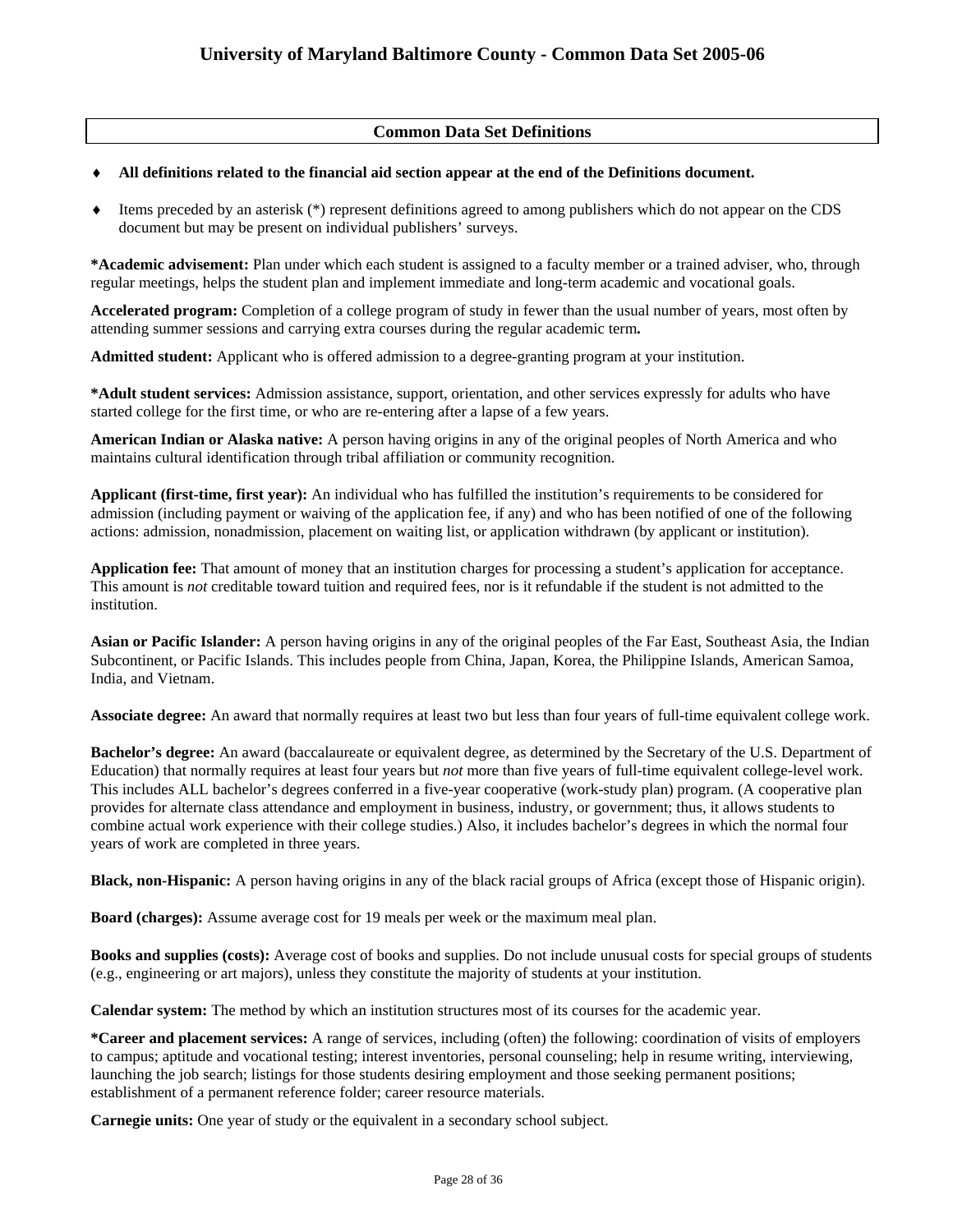### **Certificate:** See **Postsecondary award, certificate, or diploma.**

**Class rank:** The relative numerical position of a student in his or her graduating class, calculated by the high school on the basis of grade-point average, whether weighted or unweighted.

**College-preparatory program:** Courses in academic subjects (English, history and social studies, foreign languages, mathematics, science, and the arts) that stress preparation for college or university study.

**Common Application:** The standard application form distributed by the National Association of Secondary School Principals for a large number of private colleges who are members of the Common Application Group.

**\*Community service program:** Referral center for students wishing to perform volunteer work in the community or participate in volunteer activities coordinated by academic departments.

**Commuter:** A student who lives off campus in housing that is not owned by, operated by, or affiliated with the college. This category includes students who commute from home and students who have moved to the area to attend college.

**Contact hour:** A unit of measure that represents an hour of scheduled instruction given to students. Also referred to as clock hour.

**Continuous basis (for program enrollment):** A calendar system classification that is used by institutions that enroll students at any time during the academic year. For example, a cosmetology school or a word processing school might allow students to enroll and begin studies at various times, with no requirement that classes begin on a certain date.

**Cooperative housing:** College-owned, -operated, or -affiliated housing in which students share room and board expenses and participate in household chores to reduce living expenses.

**Cooperative (work-study plan) program:** A program that provides for alternate class attendance and employment in business, industry, or government.

**\*Counseling service:** Activities designed to assist students in making plans and decisions related to their education, career, or personal development.

**Credit:** Recognition of attendance or performance in an instructional activity (course or program) that can be applied by a recipient toward the requirements for a degree, diploma, certificate, or other formal award.

**Credit course:** A course that, if successfully completed, can be applied toward the number of courses required for achieving a degree, diploma, certificate, or other formal award.

**Credit hour:** A unit of measure representing an hour (50 minutes) of instruction over a 15-week period in a semester or trimester system or a 10-week period in a quarter system. It is applied toward the total number of hours needed for completing the requirements of a degree, diploma, certificate, or other formal award.

**Cross-registration:** A system whereby students enrolled at one institution may take courses at another institution without having to apply to the second institution.

**Deferred admission:** The practice of permitting admitted students to postpone enrollment, usually for a period of one academic term or one year.

**Degree:** An award conferred by a college, university, or other postsecondary education institution as official recognition for the successful completion of a program of studies.

**Degree-seeking students:** Students enrolled in courses for credit who are recognized by the institution as seeking a degree or formal award. At the undergraduate level, this is intended to include students enrolled in vocational or occupational programs.

**Differs by program (calendar system):** A calendar system classification that is used by institutions that have occupational/vocational programs of varying length. These schools may enroll students at specific times depending on the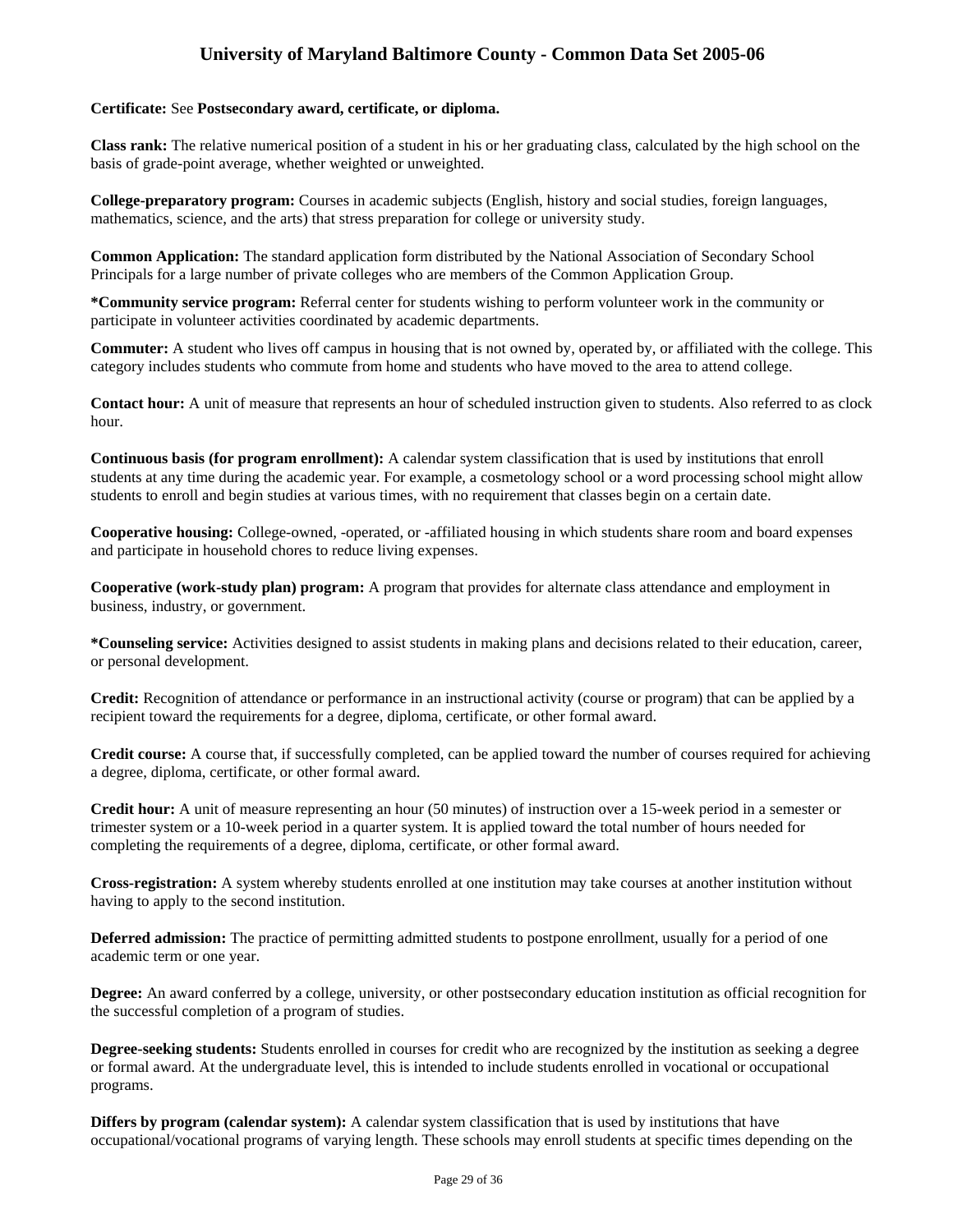program desired. For example, a school might offer a two-month program in January, March, May, September, and November; and a three-month program in January, April, and October.

### **Diploma:** See **Postsecondary award, certificate, or diploma.**

**Distance learning:** An option for earning course credit at off-campus locations via cable television, internet, satellite classes, videotapes, correspondence courses, or other means.

**Doctoral degree:** The highest award a student can earn for graduate study. The doctoral degree classification includes such degrees as Doctor of Education, Doctor of Juridical Science, Doctor of Public Health, and the Doctor of Philosophy degree in any field such as agronomy, food technology, education, engineering, public administration, ophthalmology, or radiology. For the Doctor of Public Health degree, the prior degree is generally earned in the closely related field of medicine or in sanitary engineering.

**Double major:** Program in which students may complete two undergraduate programs of study simultaneously.

**Dual enrollment:** A program through which high school students may enroll in college courses while still enrolled in high school. Students are not required to apply for admission to the college in order to participate.

**Early action plan:** An admission plan that allows students to apply and be notified of an admission decision well in advance of the regular notification dates. If admitted, the candidate is not committed to enroll; the student may reply to the offer under the college's regular reply policy.

**Early admission:** A policy under which students who have not completed high school are admitted and enroll full time in college, usually after completion of their junior year.

**Early decision plan:** A plan that permits students to apply and be notified of an admission decision (and financial aid offer if applicable) well in advance of the regular notification date. Applicants agree to accept an offer of admission and, if admitted, to withdraw their applications from other colleges. There are three possible decisions for early decision applicants: admitted, denied, or not admitted but forwarded for consideration with the regular applicant pool, without prejudice.

**English as a Second Language (ESL):** A course of study designed specifically for students whose native language is not English.

**Exchange student program-domestic:** Any arrangement between a student and a college that permits study for a semester or more at another college **in the United States** without extending the amount of time required for a degree. **See also Study abroad**.

**External degree program:** A program of study in which students earn credits toward a degree through independent study, college courses, proficiency examinations, and personal experience. External degree programs require minimal or no classroom attendance.

**Extracurricular activities (as admission factor):** Special consideration in the admissions process given for participation in both school and nonschool-related activities of interest to the college, such as clubs, hobbies, student government, athletics, performing arts, etc.

**First professional certificate (postdegree):** An award that requires completion of an organized program of study designed for persons who have completed the first professional degree. Examples could be refresher courses or additional units of study in a specialty or subspecialty.

**First professional degree:** An award in one of the following fields: Chiropractic (DC, DCM), dentistry (DDS, DMD), medicine (MD), optometry (OD), osteopathic medicine (DO), rabbinical and Talmudic studies (MHL, Rav), Pharmacy (BPharm, PharmD), podiatry (PodD, DP, DPM), veterinary medicine (DVM), law (LLB, JD), divinity/ministry (BD, MDiv).

**First-time student:** A student attending any institution for the first time at the level enrolled. Includes students enrolled in the fall term who attended a postsecondary institution for the first time at the same level in the prior summer term. Also includes students who entered with advanced standing (college credit earned before graduation from high school).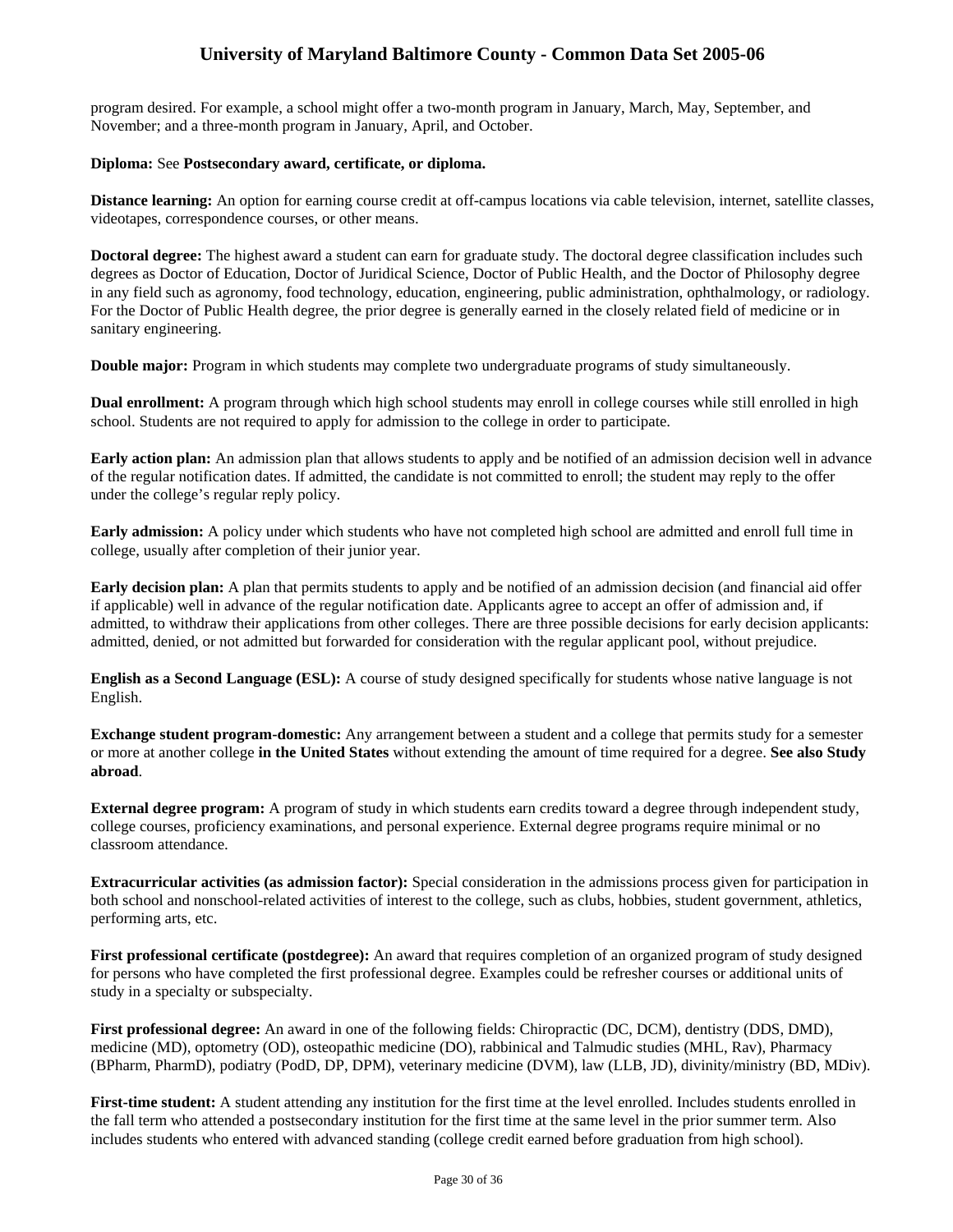**First-time, first-year (freshman) student:** A student attending any institution for the first time at the undergraduate level. Includes students enrolled in the fall term who attended college for the first time in the prior summer term. Also includes students who entered with advanced standing (college credits earned before graduation from high school).

**First-year student:** A student who has completed less than the equivalent of 1 full year of undergraduate work; that is, less than 30 semester hours (in a 120-hour degree program) or less than 900 contact hours.

**Freshman:** A first-year undergraduate student.

**\*Freshman/new student orientation:** Orientation addressing the academic, social, emotional, and intellectual issues involved in beginning college. May be a few hours or a few days in length; at some colleges, there is a fee.

**Full-time student (undergraduate):** A student enrolled for 12 or more semester credits, 12 or more quarter credits, or 24 or more contact hours a week each term.

**Geographical residence (as admission factor):** Special consideration in the admission process given to students from a particular region, state, or country of residence.

**Grade-point average (academic high school GPA):** The sum of grade points a student has earned in secondary school divided by the number of courses taken. The most common system of assigning numbers to grades counts four points for an A, three points for a B, two points for a C, one point for a D, and no points for an E or F. Unweighted GPA's assign the same weight to each course. Weighting gives students additional points for their grades in advanced or honors courses.

**Graduate student:** A student who holds a bachelor's or first professional degree, or equivalent, and is taking courses at the post-baccalaureate level.

**\*Health services:** Free or low cost on-campus primary and preventive health care available to students.

**High school diploma or recognized equivalent:** A document certifying the successful completion of a prescribed secondary school program of studies, or the attainment of satisfactory scores on the Tests of General Educational Development (GED), or another state-specified examination.

**Hispanic:** A person of Mexican, Puerto Rican, Cuban, Central or South American, or other Spanish culture or origin, regardless of race.

**Honors program:** Any special program for very able students offering the opportunity for educational enrichment, independent study, acceleration, or some combination of these.

**Independent study:** Academic work chosen or designed by the student with the approval of the department concerned, under an instructor's supervision, and usually undertaken outside of the regular classroom structure.

**In-state tuition:** The tuition charged by institutions to those students who meet the state's or institution's residency requirements.

### **International student:** See **Nonresident alien.**

**Internship:** Any short-term, supervised work experience usually related to a student's major field, for which the student earns academic credit. The work can be full- or part-time, on- or off-campus, paid or unpaid.

**\*Learning center:** Center offering assistance through tutors, workshops, computer programs, or audiovisual equipment in reading, writing, math, and skills such as taking notes, managing time, taking tests.

**\*Legal services:** Free or low cost legal advice for a range of issues (personal and other).

**Liberal arts/career combination:** Program in which a student earns undergraduate degrees in two separate fields, one in a liberal arts major and the other in a professional or specialized major, whether on campus or through cross-registration.

**Master's degree:** An award that requires the successful completion of a program of study of at least the full-time equivalent of one but not more than two academic years of work beyond the bachelor's degree.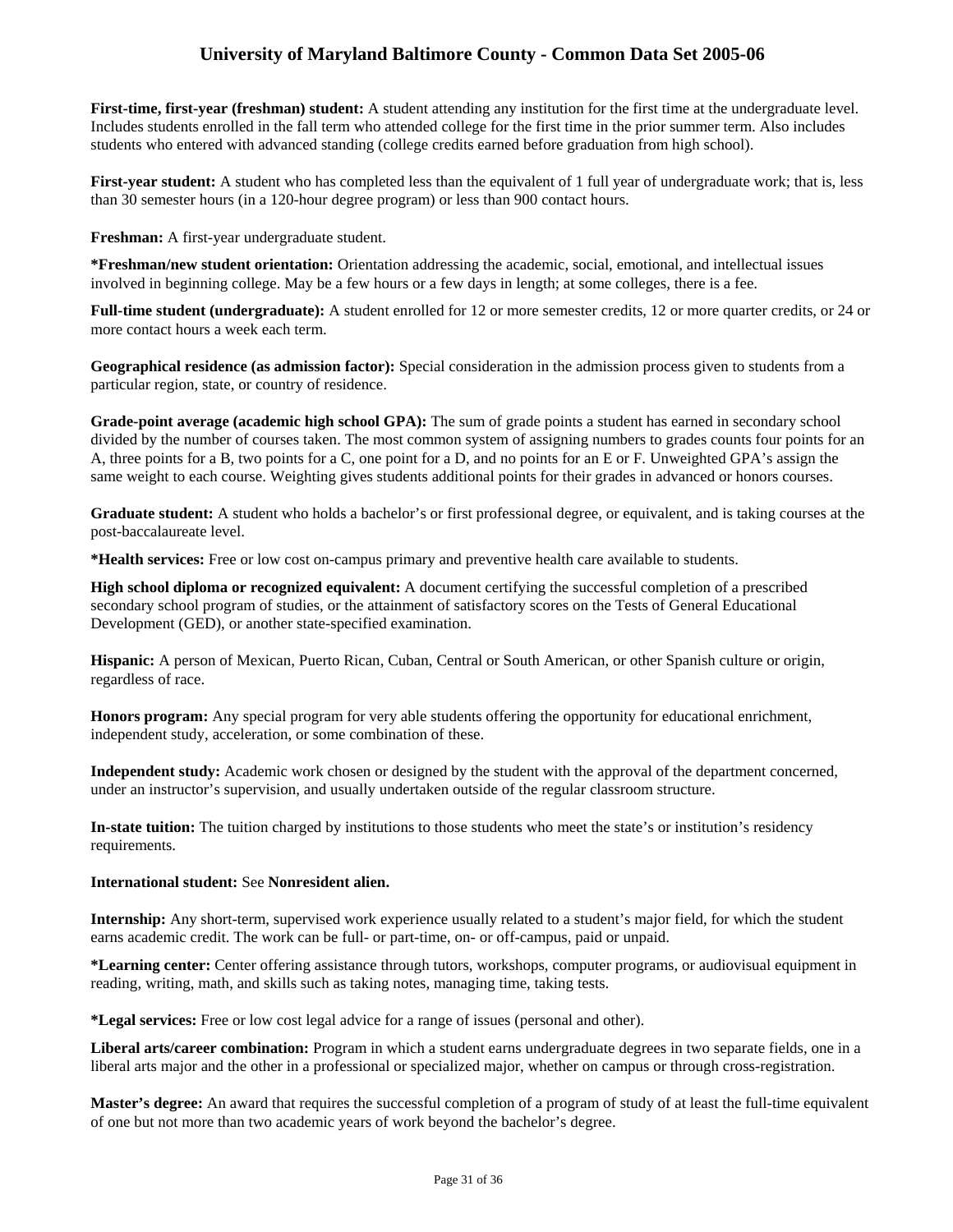**Minority affiliation (as admission factor):** Special consideration in the admission process for members of designated racial/ethnic minority groups.

**\*Minority student center:** Center with programs, activities, and/or services intended to enhance the college experience of students of color.

**Nonresident alien:** A person who is not a citizen or national of the United States and who is in this country on a visa or temporary basis and does not have the right to remain indefinitely.

**\*On-campus day care:** Licensed day care for students' children (usually age 3 and up); usually for a fee.

**Open admission:** Admission policy under which virtually all secondary school graduates or students with GED equivalency diplomas are admitted without regard to academic record, test scores, or other qualifications.

**Other expenses (costs):** Include average costs for clothing, laundry, entertainment, medical (if not a required fee), and furnishings.

**Out-of-state tuition:** The tuition charged by institutions to those students who do not meet the institution's or state's residency requirements.

**Part-time student (undergraduate):** A student enrolled for fewer than 12 credits per semester or quarter, or fewer than 24 contact hours a week each term.

**\*Personal counseling**: One-on-one or group counseling with trained professionals for students who want to explore personal, educational, or vocational issues.

**Post-baccalaureate certificate:** An award that requires completion of an organized program of study requiring 18 credit hours beyond the bachelor's; designed for persons who have completed a baccalaureate degree but do not meet the requirements of academic degrees carrying the title of master.

**Post-master's certificate:** An award that requires completion of an organized program of study of 24 credit hours beyond the master's degree but does not meet the requirements of academic degrees at the doctoral level.

**Postsecondary award, certificate, or diploma:** Includes the following three IPEDS definitions for postsecondary awards, certificates, and diplomas of varying durations and credit/contact hour requirements—

*Less Than 1 Academic Year:* Requires completion of an organized program of study at the postsecondary level (below the baccalaureate degree) in less than 1 academic year (2 semesters or 3 quarters) or in less than 900 contact hours by a student enrolled full-time.

*At Least 1 But Less Than 2 Academic Years:* Requires completion of an organized program of study at the postsecondary level (below the baccalaureate degree) in at least 1 but less than 2 full-time equivalent academic years, or designed for completion in at least 30 but less than 60 credit hours, or in at least 900 but less than 1,800 contact hours.

*At Least 2 But Less Than 4 Academic Years:* Requires completion of an organized program of study at the postsecondary level (below the baccalaureate degree) in at least 2 but less than 4 full-time equivalent academic years, or designed for completion in at least 60 but less than 120 credit hours, or in at least 1,800 but less than 3,600 contact hours.

**Private institution:** An educational institution controlled by a private individual(s) or by a nongovernmental agency, usually supported primarily by other than public funds, and operated by other than publicly elected or appointed officials.

**Private for-profit institution:** A private institution in which the individual(s) or agency in control receives compensation, other than wages, rent, or other expenses for the assumption of risk.

**Private nonprofit institution:** A private institution in which the individual(s) or agency in control receives no compensation, other than wages, rent, or other expenses for the assumption of risk. These include both independent nonprofit schools and those affiliated with a religious organization.

## **Proprietary institution:** See **Private for-profit institution.**

**Public institution:** An educational institution whose programs and activities are operated by publicly elected or appointed school officials, and which is supported primarily by public funds.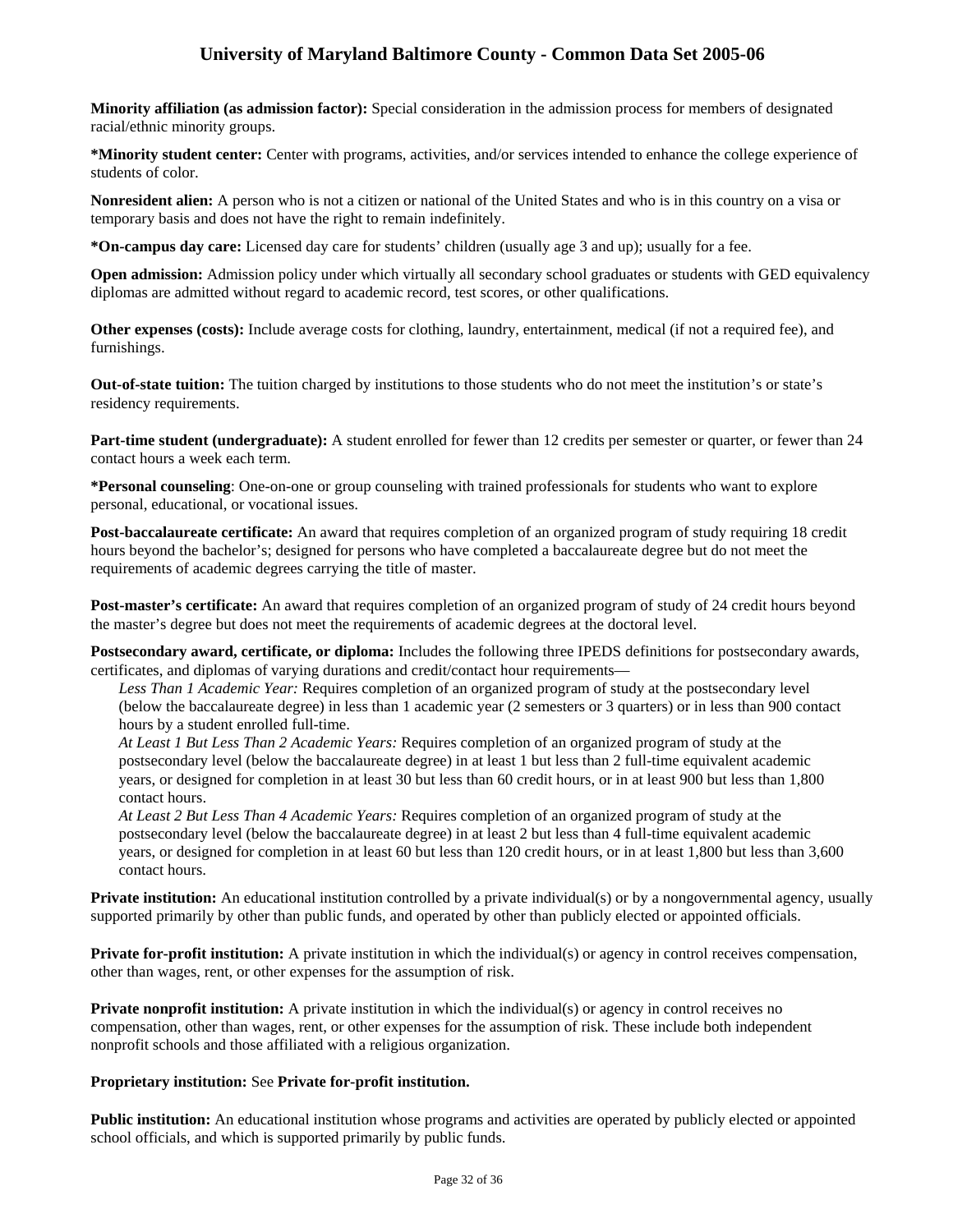**Quarter calendar system:** A calendar system in which the academic year consists of three sessions called quarters of about 12 weeks each. The range may be from 10 to 15 weeks. There may be an additional quarter in the summer.

**Race/ethnicity:** Category used to describe groups to which individuals belong, identify with, or belong in the eyes of the community. The categories do not denote scientific definitions of anthropological origins. A person may be counted in only one group.

**Race/ethnicity unknown:** Category used to classify students or employees whose race/ethnicity is not known and whom institutions are unable to place in one of the specified racial/ethnic categories.

**Religious affiliation/commitment (as admission factor):** Special consideration given in the admission process for affiliation with a certain church or faith/religion, commitment to a religious vocation, or observance of certain religious tenets/lifestyle.

**\*Religious counseling:** One-on-one or group counseling with trained professionals for students who want to explore religious problems or issues.

**\*Remedial services:** Instructional courses designed for students deficient in the general competencies necessary for a regular postsecondary curriculum and educational setting.

**Required fees:** Fixed sum charged to students for items not covered by tuition and required of such a large proportion of all students that the student who does NOT pay is the exception. Do not include application fees or optional fees such as lab fees or parking fees.

**Resident alien or other eligible non-citizen:** A person who is not a citizen or national of the United States and who has been admitted as a legal immigrant for the purpose of obtaining permanent resident alien status (and who holds either an alien registration card [Form I-551 or I-151], a Temporary Resident Card [Form I-688], or an Arrival-Departure Record [Form I-94] with a notation that conveys legal immigrant status, such as Section 207 Refugee, Section 208 Asylee, Conditional Entrant Parolee or Cuban-Haitian).

**Room and board (charges)—on campus:** Assume double occupancy in institutional housing and 19 meals per week (or maximum meal plan).

**Secondary school record (as admission factor):** Information maintained by the secondary school that may include such things as the student's high school transcript, class rank, GPA, and teacher and counselor recommendations.

**Semester calendar system:** A calendar system that consists of two semesters during the academic year with about 16 weeks for each semester of instruction. There may be an additional summer session.

**Student-designed major:** A program of study based on individual interests, designed with the assistance of an adviser.

**Study abroad:** Any arrangement by which a student completes part of the college program studying in another country. Can be at a campus abroad or through a cooperative agreement with some other U.S. college or an institution of another country.

**\*Summer session:** A summer session is shorter than a regular semester and not considered part of the academic year. It is not the third term of an institution operating on a trimester system or the fourth term of an institution operating on a quarter calendar system. The institution may have 2 or more sessions occurring in the summer months. Some schools, such as vocational and beauty schools, have year-round classes with no separate summer session.

**Talent/ability (as admission factor):** Special consideration given to students with demonstrated talent/abilities in areas of interest to the institution (e.g., sports, the arts, languages, etc.).

**Teacher certification program:** Program designed to prepare students to meet the requirements for certification as teachers in elementary, middle/junior high, and secondary schools.

**Transfer applicant:** An individual who has fulfilled the institution's requirements to be considered for admission (including payment or waiving of the application fee, if any) and who has previously attended another college or university and earned college-level credit.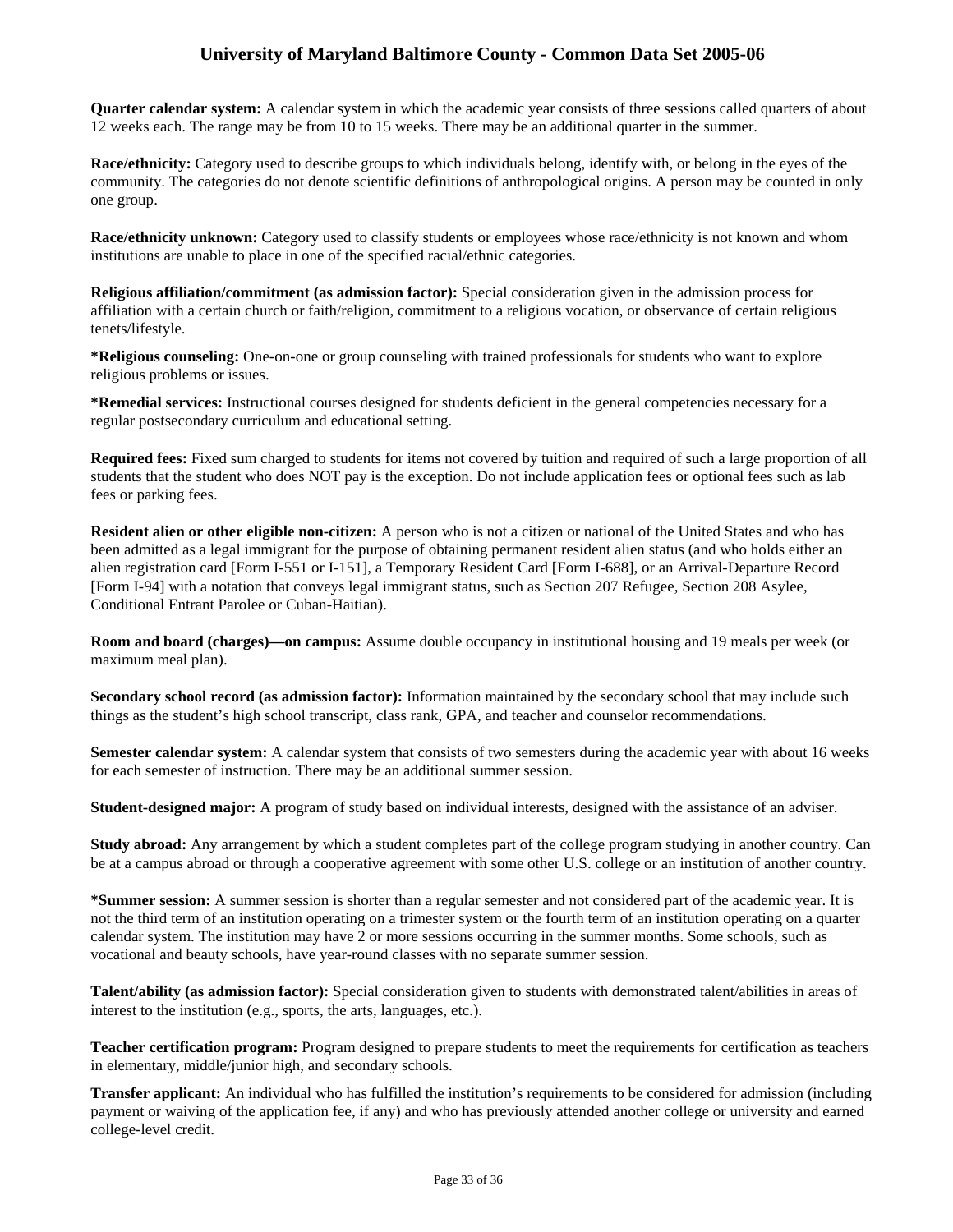**Transfer student:** A student entering the institution for the first time but known to have previously attended a postsecondary institution at the same level (e.g., undergraduate). The student may transfer with or without credit.

**Transportation (costs):** Assume two round trips to student's hometown per year for students in institutional housing or daily travel to and from your institution for commuter students.

**Trimester calendar system:** An academic year consisting of 3 terms of about 15 weeks each.

**Tuition:** Amount of money charged to students for instructional services. Tuition may be charged per term, per course, or per credit.

**\*Tutoring:** May range from one-on-one tutoring in specific subjects to tutoring in an area such as math, reading, or writing. Most tutors are college students; at some colleges, they are specially trained and certified.

**Unit:** a standard of measurement representing hours of academic instruction (e.g., semester credit, quarter credit, contact hour).

**Undergraduate:** A student enrolled in a four- or five-year bachelor's degree program, an associate degree program, or a vocational or technical program below the baccalaureate.

**\*Veteran's counseling:** Helps veterans and their dependents obtain benefits for their selected program and provides certifications to the Veteran's Administration. May also provide personal counseling on the transition from the military to a civilian life.

**\*Visually impaired:** Any person whose sight loss is not correctable and is sufficiently severe as to adversely affect educational performance.

**Volunteer work (as admission factor):** Special consideration given to students for activity done on a volunteer basis (e.g., tutoring, hospital care, working with the elderly or disabled) as a service to the community or the public in general.

Wait list: List of students who meet the admission requirements but will only be offered a place in the class if space becomes available.

**Weekend college:** A program that allows students to take a complete course of study and attend classes only on weekends.

**White, non-Hispanic:** A person having origins in any of the original peoples of Europe, North Africa, or the Middle East (except those of Hispanic origin).

**\*Women's center:** Center with programs, academic activities, and/or services intended to promote an understanding of the evolving roles of women.

**Work experience (as admission factor):** Special consideration given to students who have been employed prior to application, whether for relevance to major, demonstration of employment-related skills, or as explanation of student's academic and extracurricular record.